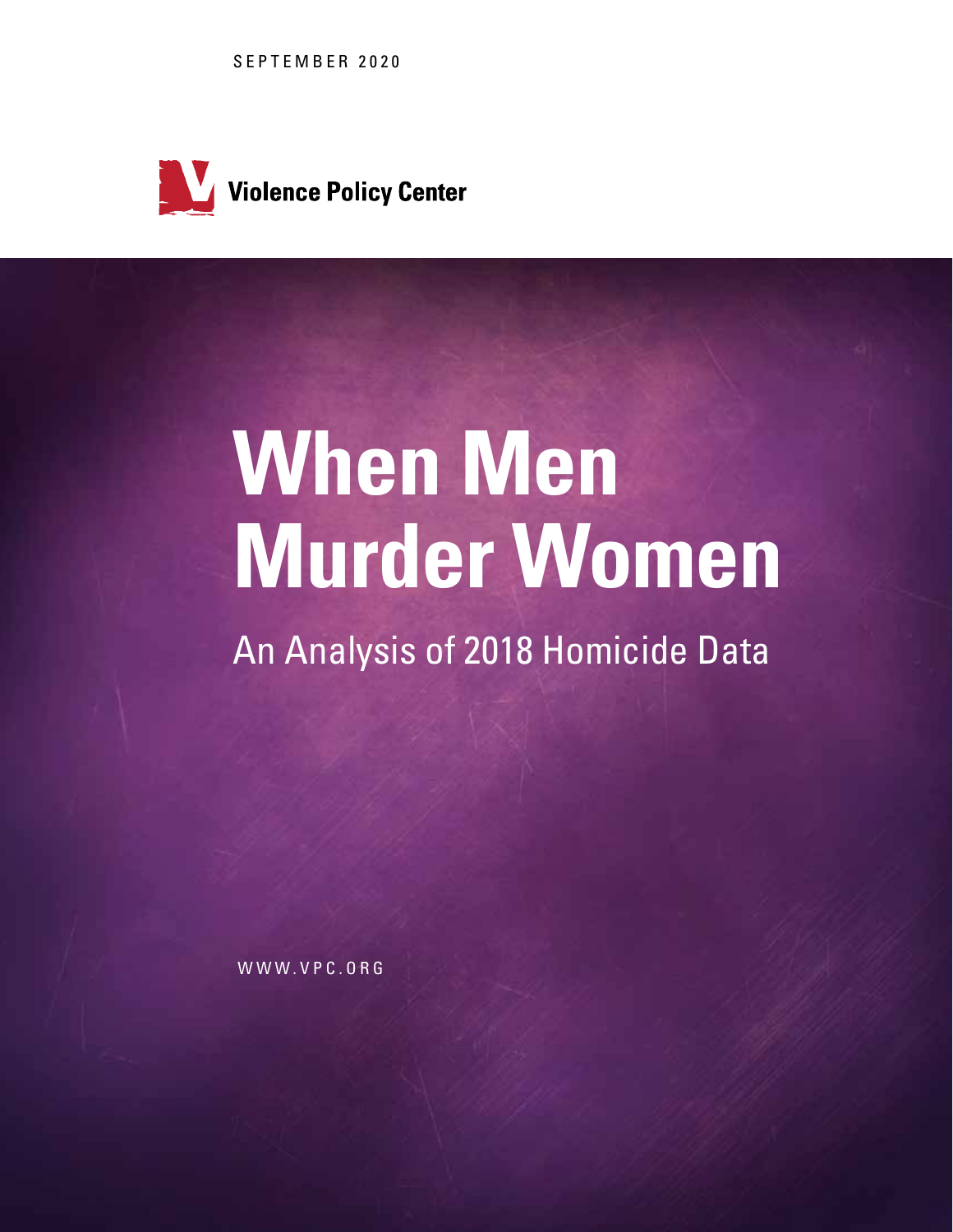# **COPYRIGHT AND ACKNOWLEDGMENTS**

Copyright © September 2020 Violence Policy Center

**Violence Policy Center** 1025 Connecticut Avenue, NW Suite 1210 Washington, DC 20036

202-822-8200

The Violence Policy Center (VPC) is a national nonprofit educational organization that conducts research and public education on violence in America and provides information and analysis to policymakers, journalists, advocates, and the general public.

This study was funded with the support of The Joyce Foundation.

*When Men Murder Women* was also supported by generous gifts from David and Ellen Berman, Selena Deckelmann, Lisa Eisenacher, Olivia Hartsell, Leslie Koved, Justin Lehmann, and other Violence Policy Center supporters.

For a complete list of VPC publications with document links, please visit http://www.vpc.org/publications.

**To learn more about the Violence Policy Center, or to make a tax-deductible contribution to help support our work, please visit www.vpc.org.**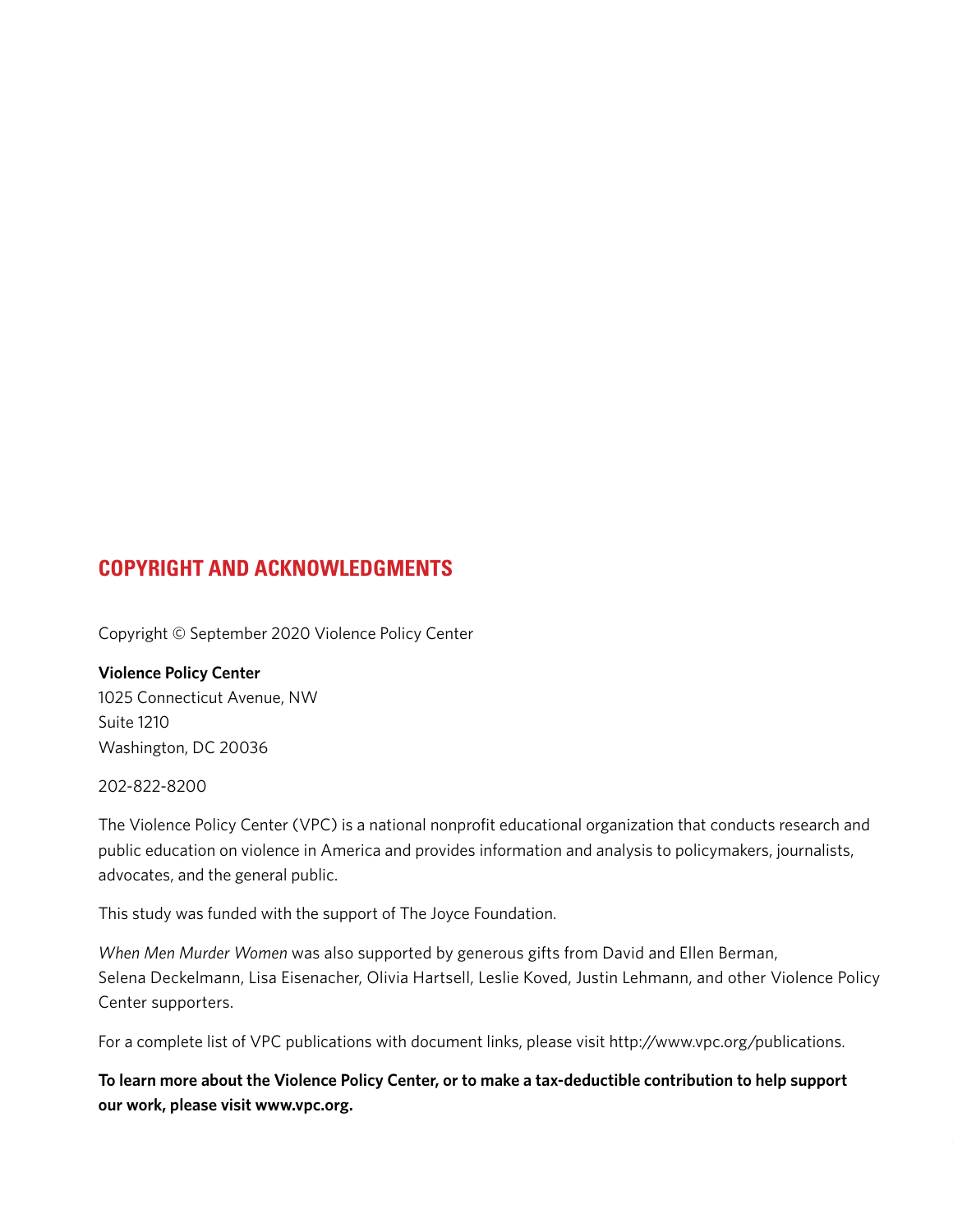# **TABLE OF CONTENTS**

| Section One:   |                                                                                |    |
|----------------|--------------------------------------------------------------------------------|----|
| Section Two:   |                                                                                |    |
| Section Three: |                                                                                |    |
|                |                                                                                |    |
| Appendix One:  | Number of Females Murdered by Males in Single Victim/Single Offender Homicides | -9 |
| Appendix Two:  | Additional Information for the 10 States with the Highest Rates of Females     |    |
|                |                                                                                |    |
|                |                                                                                |    |
|                |                                                                                |    |
|                |                                                                                |    |
|                |                                                                                |    |
|                |                                                                                |    |
|                |                                                                                |    |
|                |                                                                                |    |
|                |                                                                                | 19 |
|                |                                                                                |    |
|                |                                                                                |    |
|                |                                                                                |    |

**This study is published in PDF format and is designed to be printed in color as a single-page document.**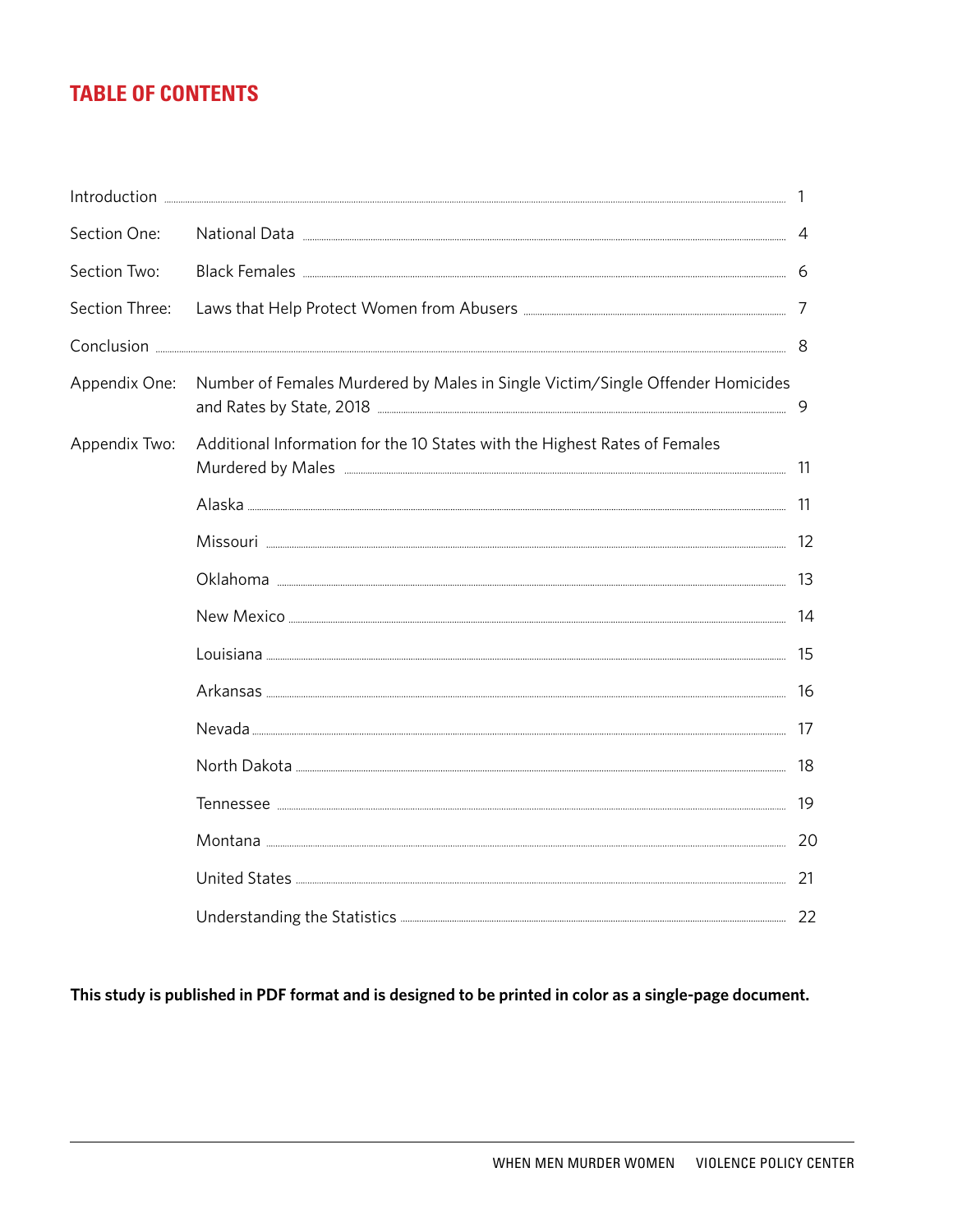## **INTRODUCTION**

Intimate partner violence against women is all too common and takes many forms.<sup>1</sup> The most serious is homicide by an intimate partner.<sup>2</sup> Guns can easily turn domestic violence into domestic homicide. One federal study on homicide among intimate partners found that female intimate partners are more likely to be murdered with a firearm than all other means combined, concluding that "the figures demonstrate the importance of reducing access to firearms in households affected by IPV [intimate partner violence]."3

Guns are also often used in non-fatal domestic violence. A study by Harvard School of Public Health researchers analyzed gun use at home and concluded that "hostile gun displays against family members may be more common than gun use in self-defense, and that hostile gun displays are often acts of domestic violence directed against women."<sup>4</sup>

The U.S. Department of Justice has found that women are far more likely to be the victims of violent crimes committed by intimate partners than men, especially when a weapon is involved. Moreover, women are much more likely to be victimized at home than in any other place.<sup>5</sup>

A woman must consider the risks of having a gun in her home, whether she is in a domestic violence situation or not. While two thirds of women who own guns acquired them "primarily for protection against crime," the results of a California analysis show that "purchasing a handgun provides no protection against homicide among women and is associated with an increase in their risk for intimate partner homicide."6 A 2003 study about the risks of firearms in the home found that females living with a gun in the home were nearly three times more likely to be murdered than females with no gun in the home.<sup>7</sup> Finally, another study reports, women who were murdered were more likely, not less likely, to have purchased a handgun in the three years prior to their deaths, again invalidating the idea that a handgun has a protective effect against homicide.<sup>8</sup>

While this study does not focus solely on domestic violence homicide or guns, it provides a stark reminder that domestic violence and guns make a deadly combination. According to reports submitted to the Federal Bureau of Investigation (FBI), firearms are rarely used to kill criminals or stop crimes.<sup>9</sup> Instead, they are all too often used to inflict harm on the very people they were intended to protect.

- 1 See for example, Shannan Catalano, Ph.D., et al., "Female Victims of Violence," Bureau of Justice Statistics, September 2009.
- 2 An intimate partner or intimate acquaintance is defined as a spouse, common-law spouse, ex-spouse, or girlfriend/boyfriend.
- 3 Leonard J. Paulozzi et al., "Surveillance for Homicide Among Intimate Partners—United States, 1981-1998," *Morbidity and Mortality Weekly Report (MMWR) Surveillance Summaries* 50 (October 12, 2001): 1-16.
- 4 Deborah Azrael and David Hemenway, "'In the Safety of Your Own Home': Results from a National Survey on Gun Use at Home," *Social Science & Medicine* 50 (2000): 285-291.
- 5 Diane Craven, "Sex Differences in Violence Victimization, 1994," *Bureau of Justice Statistics Special Report* (Washington, DC: U.S. Government Printing Office, 1997).
- 6 Garen Wintemute et al., "Increased Risk of Intimate Partner Homicide Among California Women Who Purchased Handguns," *Annals of Emergency Medicine* 41, no. 2 (2003): 282.
- 7 Douglas Wiebe, "Homicide and Suicide Risks Associated with Firearms in the Home: A National Case-Control Study," *Annals of Emergency Medicine* 41, no. 6 (2003): 775.
- 8 K.M. Grassel et al., "Association Between Handgun Purchase and Mortality from Firearm Injury," *Injury Prevention* 9 (2003): 50.
- 9 In 2018, justifiable homicides involving women killing men occurred in: Arizona (1); California (5); Illinois (1); Indiana (5); Kentucky (3); Louisiana (3); Maryland (1); Michigan (4); Nevada (1); New Mexico (1); New York (1); North Carolina (1); Ohio (1); Oklahoma (1); Oregon (1); South Carolina (5); Tennessee (1); Texas (5); Virginia (1); and, Wisconsin (1). In 2018, justifiable homicides involving women killing men with a firearm occurred in: Arizona (1); California (2); Indiana (4); Kentucky (3); Louisiana (3); Michigan (2); Nevada (1); New Mexico (1); North Carolina (1); Oregon (1); South Carolina (5); Tennessee (1); Texas (4); Virginia (1); and, Wisconsin (1). Of these, handguns were used in: Arizona (1); California (1); Indiana (3); Kentucky (3); Louisiana (3); Michigan (2); Nevada (1); New Mexico (1); North Carolina (1); Oregon (1); South Carolina (3); Tennessee (1); and, Texas (3).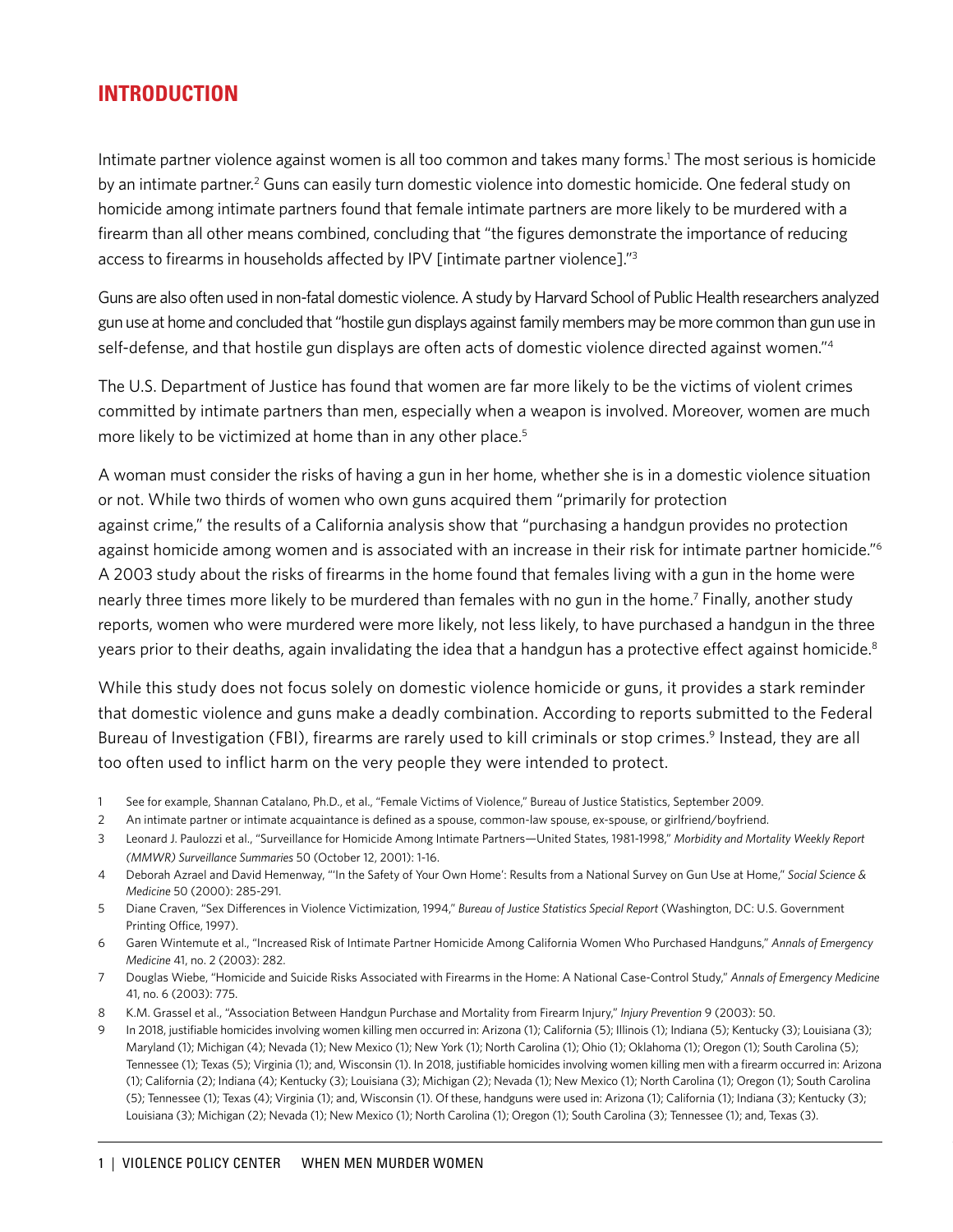According to the FBI's Uniform Crime Reports, in 2018 there were only 354 justifiable homicides committed by private citizens. Of these, only 43 involved women killing men. Of those, only 31 involved firearms, with 24 of the 31 involving handguns. While firearms are at times used by private citizens to kill criminals, the Centers for Disease Control and Prevention reports that the most common scenarios of lethal gun use in America in 2018, the most recent final data available, are suicide (24,432), homicide (13,958), or fatal unintentional injury (458).

*When Men Murder Women* is an annual report prepared by the Violence Policy Center detailing the reality of homicides committed by males against females in single victim/single offender incidents. The study analyzes the most recent Supplementary Homicide Report (SHR) data submitted to the Federal Bureau of Investigation.10 The information used for this report is for the year 2018. Once again, this is the most recent data available. This is the first analysis of the 2018 data on female homicide victims to offer breakdowns of cases in the 10 states with the highest female victim/male offender homicide rates, and the first to rank the states by these rates.

This study examines only those instances involving one female homicide victim and one male offender. This is the exact scenario—the lone male attacker and the vulnerable woman—that is often used to promote gun ownership among women.

This is the 23rd edition of *When Men Murder Women*. From 1996 to 2018, the rate of women murdered by men in single victim/single offender incidents dropped from 1.57 per 100,000 females in 1996 to 1.28 per 100,000 females in 2018, a decrease of 18 percent (see graph on the following page). Since reaching its low of 1.08 in 2014, the rate has increased, with 2018's rate of 1.28 up 19 percent since 2014.

The data presented over the years in *When Men Murder Women* coincide with the passage and implementation of the federal Violence Against Women Act (VAWA) as well as the enactment of federal laws restricting firearms possession by persons with misdemeanor convictions for domestic violence or who are subject to certain protective orders for domestic violence. Unfortunately, the Violence Against Women Act expired on February 15, 2019. On April 4, 2019, the House of Representatives passed a bill to reauthorize VAWA (H.R. 1585). The bill contains a number of provisions to expand the prohibited categories related to domestic violence for firearms possession and improve enforcement of existing federal, state, and local laws intended to keep guns out of the hands of abusers. Since the passage of these laws, domestic violence has increasingly been treated as the serious problem that it is. States have also reformed their laws to better protect victims of domestic abuse and remove firearms from persons with histories of domestic violence.

<sup>10</sup> The Federal Bureau of Investigation's Uniform Crime Reporting (UCR) Program collects basic information on serious crimes from participating police agencies and records supplementary information about the circumstances of homicides in its unpublished Supplementary Homicide Report (SHR). Submitted monthly, supplementary data consist of: the age, sex, race, and ethnicity of both victims and offenders; the types of weapons used; the relationship of victims to offenders; and, the circumstances of the murders. According to the FBI's Uniform Crime Reporting Program, supplementary data are provided on only a subset of homicide cases. Additionally, SHR data are updated throughout the year as homicide reports are forwarded by state UCR programs.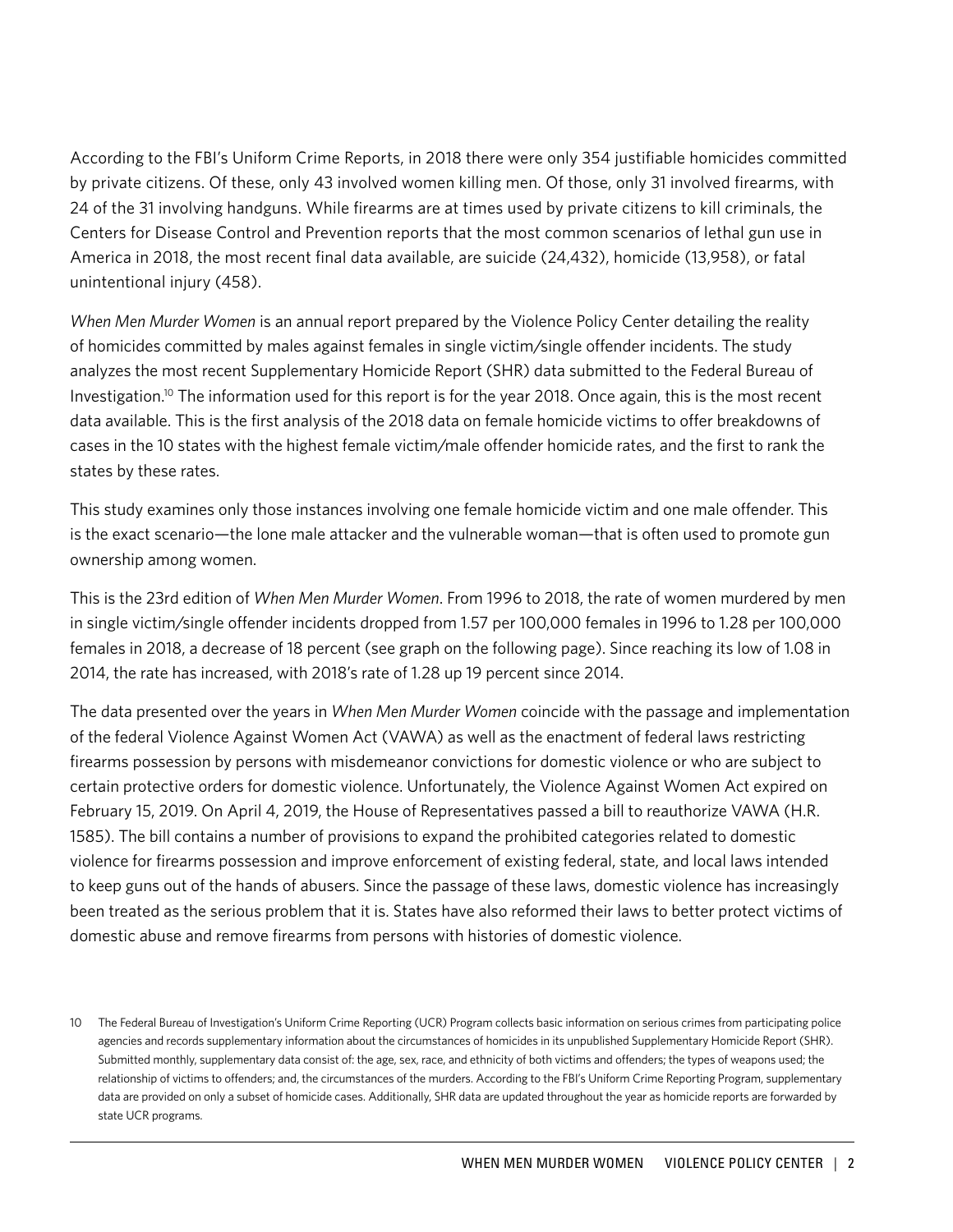

Rate of Females Murdered by Males in Single Victim/Single Offender Incidents 1996 - 2018

In 2018, there were 1,946 females murdered by males in single victim/single offender incidents that were submitted to the FBI for its Supplementary Homicide Report.<sup>11</sup> The key findings of this study, expanded upon in the following sections, dispel many of the myths regarding the nature of lethal violence against females.

- For homicides in which the victim to offender relationship could be identified, 92 percent of female victims (1,606 out of 1,748) were murdered by a male they knew.
- **E** Eleven times as many females were murdered by a male they knew (1,606 victims) than were killed by male strangers (142 victims).
- For victims who knew their offenders, 63 percent (1,014) of female homicide victims were wives or intimate acquaintances of their killers.<sup>12</sup>
- There were 280 women shot and killed by either their husband or intimate acquaintance during the course of an argument.
- Nationwide, for homicides in which the weapon could be determined (1,698), more female homicides were committed with firearms (56 percent) than with all other weapons combined. Knives and other cutting instruments accounted for 19 percent of all female murders, bodily force 10 percent, and murder by blunt object six percent. Of the homicides committed with firearms, 69 percent were committed with handguns.
- In 82 percent of all incidents where the circumstances could be determined, homicides were not related to the commission of any other felony, such as rape or robbery.

The study also analyzes available information on the murders of Black females. Not surprisingly, these homicides mirror the trends for females overall: most homicides against Black females are not committed by strangers, but by males known to the victims.

<sup>11</sup> In 2018, as in years past, the state of Florida did not submit any data to the FBI Supplementary Homicide Report. Also in 2018, data from Alabama were not available from the FBI. Data from Florida and Alabama were not requested individually because the difference in collection techniques would create a bias in the study results.

<sup>12</sup> A female intimate acquaintance is defined as a wife, common-law wife, ex-wife, or girlfriend.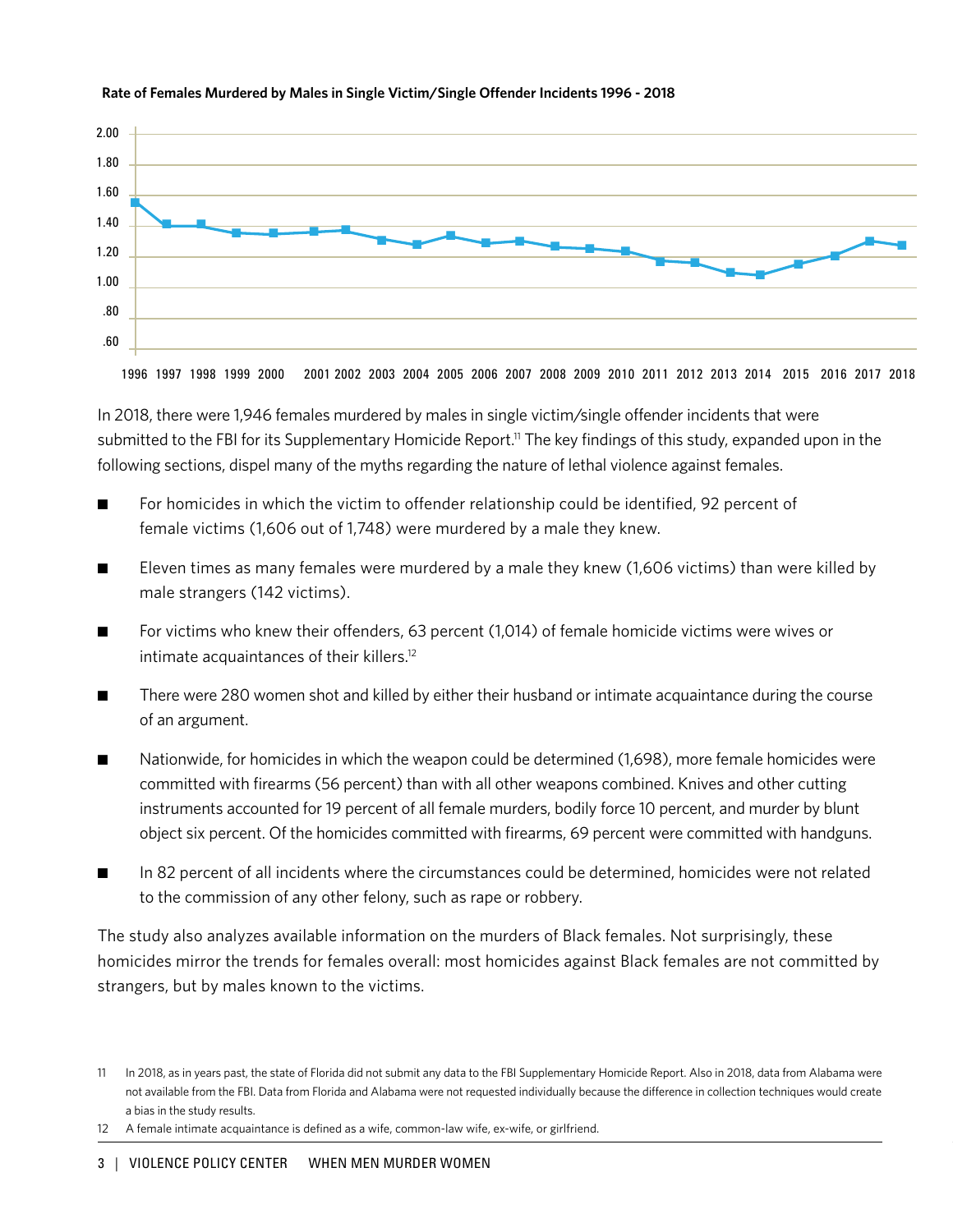# **SECTION ONE: NATIONAL DATA**

*When Men Murder Women* offers both national and state-by-state statistics from FBI Supplementary Homicide Report data including charts listing the number and rate of female homicides by state and a chart ranking each state by rate. For the states with the 10 highest rates of females killed by males, data are broken out by: age and race of victim; type of weapon used; relationship of victim to offender; and, the circumstances of the murder. General findings are summarized below. More detailed data on each of these states can be found in Appendix Two.

#### STATE RANKINGS

In 2018, the homicide rate among female victims murdered by males in single victim/single offender incidents nationally was 1.28 per 100,000. For that year, Alaska ranked first as the state with the highest homicide rate among female victims killed by male offenders in single victim/single offender incidents. Its rate of 3.40 per 100,000 was more than two and a half times the national rate. Alaska was followed by Missouri (2.34 per 100,000) and Oklahoma (2.31 per 100,000). The remaining states with the 10 highest rates, all of which had female homicide victimization rates higher than the national rate, can be found in the chart below. For ranking information for all states that submitted data to the FBI, please see Appendix One.

| Ranking        | <b>State</b> | <b>Number of Female</b><br><b>Homicide Victims</b> | <b>Homicide Rate</b><br>per 100,000 Females |
|----------------|--------------|----------------------------------------------------|---------------------------------------------|
| 1              | Alaska       | 12                                                 | 3.40                                        |
| $\overline{2}$ | Missouri     | 73                                                 | 2.34                                        |
| 3              | Oklahoma     | 46                                                 | 2.31                                        |
| 4              | New Mexico   | 24                                                 | 2.27                                        |
| 5              | Louisiana    | 54                                                 | 2.26                                        |
| 6              | Arkansas     | 34                                                 | 2.22                                        |
| 7              | Nevada       | 33                                                 | 2.18                                        |
| 8              | North Dakota | 8                                                  | 2.16                                        |
| 9              | Tennessee    | 70                                                 | 2.02                                        |
| 10             | Montana      | 9                                                  | 1.71                                        |

#### AGE AND RACE OF FEMALE HOMICIDE VICTIMS

In 2018, for single female victim/single male offender homicides where the age of the victim was reported (1,894 homicides), five percent of the victims were younger than 18 years old (101 victims) and 13 percent were 65 years of age or older (241 victims). The average age of female homicide victims was 41 years old. Homicides in which race was identified (1,906 victims) included: 30 American Indian or Alaskan Native females; 56 Asian or Pacific Islander females; 605 Black females; and, 1,215 white females. Eighty-five percent (1,618 out of 1,906) of the homicides where the race of the female victim and male offender were known were intra-racial.<sup>13</sup> Overall, Black females were murdered by males at a rate (2.85 per 100,000) nearly three times higher than white females (1.03 per 100,000). American Indian and Alaskan Native females (1.31 per 100,000) were murdered by male offenders at a higher rate than white females, while Asian and Pacific Islander females were the least likely

13 Intra-racial homicides are homicides in which the victim and the offender are of the same race.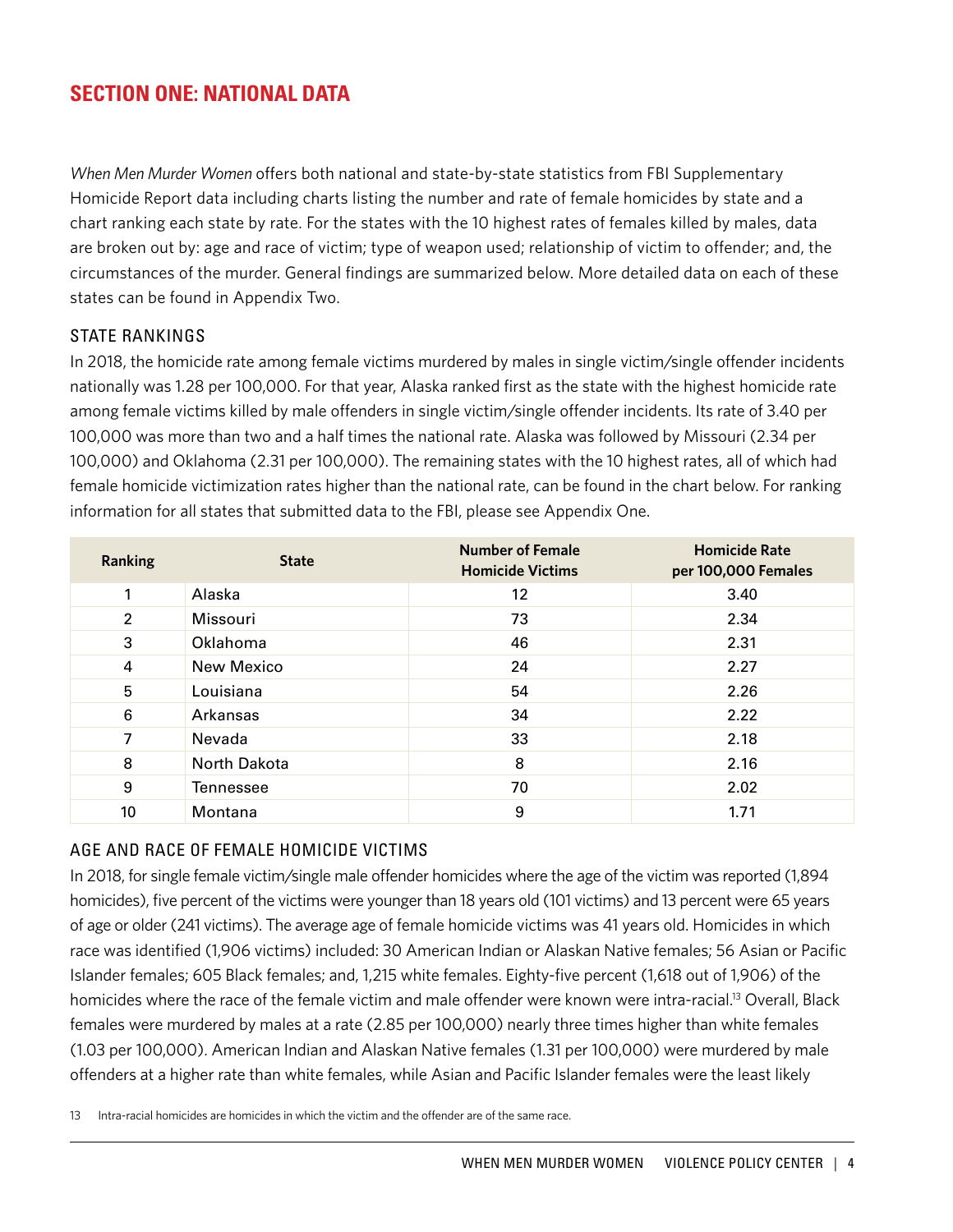(0.52 per 100,000) females of any race to be murdered by a male offender. Nationally, the female homicide victimization rate was 1.28 per 100,000. Unfortunately, Hispanic ethnicity could not be determined on a national level because of the inadequacy of reporting and data collection.

#### VICTIM TO OFFENDER RELATIONSHIP

The relationship of victim to offender differs significantly between male and female victims of homicide. Compared to a man, a woman is far more likely to be killed by her spouse, an intimate acquaintance, or a family member than by a stranger. For homicides in which the victim to offender relationship could be identified, 92 percent of female victims (1,606 out of 1,748) were murdered by someone they knew. Eleven times as many females were murdered by a male they knew (1,606 victims) than were killed by male strangers (142 victims) in single victim/single offender incidents in 2018.14 Of victims who knew their offenders, 63 percent (1,014 out of 1,606) were wives, common-law wives, ex-wives, or girlfriends of the offenders. (Ex-girlfriends cannot be included in the intimate acquaintance analysis because there is not a separate designation for ex-boyfriends or ex-girlfriends in the FBI Supplementary Homicide Report relationship category.)

#### FEMALE HOMICIDE VICTIMS AND WEAPONS

Firearms were the weapon most commonly used by males to murder females in 2018. For homicides in which the weapon could be identified, 56 percent of female victims (949 out of 1,698) were killed with a gun. Of the females killed with a firearm, 60 percent were murdered by male intimates. The number of females shot and killed by their husband or intimate acquaintance (568 victims) was four times higher than the total number murdered by male strangers using all weapons combined (142 victims) in single victim/single offender incidents in 2018. In homicides where males used firearms to kill females, handguns were clearly the weapon of choice over rifles and shotguns. In 2018, 69 percent of female firearm homicide victims (651 out of 949) were killed with handguns.

## FEMALE HOMICIDE VICTIMS AND CIRCUMSTANCE

The overwhelming majority of homicides of females by male offenders in single victim/single offender incidents in 2018 were not related to any other felony crime. Most often, females were killed by males in the course of an argument—most frequently with a firearm. In 2018 there were 1,482 incidents in which the circumstances of the homicide between the female victim and male offender in single victim/single offender incidents could be identified. Of these, 82 percent (1,219 out of 1,482) were not related to the commission of any other felony.

Of the homicides not related to the commission of another felony, 60 percent (729 out of 1,219) involved arguments between the female victim and male offender. Fifty-three percent (385 out of 729) of the homicides stemming from an argument were committed with guns. In 2018 there were 280 women shot and killed by their husbands or intimate acquaintances in single victim/single offender incidents during the course of an argument.

14 These are homicides in which the relationship between the victim and the offender could be identified. According to the FBI's 2018 Supplementary Homicide Report data on females murdered by males in single victim/single offender incidents, the relationship of victim to offender could be determined in 1,748 of 1,946 incidents (90 percent). In 198 homicides the relationship of victim to offender was "unknown," meaning the reporting police officer was unable to determine at the scene if the victim and offender knew each other or were strangers. According to the July 1992 *Journal of Trauma* study "Men, Women, and Murder: Gender-Specific Differences in Rates of Fatal Violence and Victimization," local law enforcement agencies generally submit case reports early in the course of their investigation, sometimes before the identity of the offender is known. Although one might assume that most homicides where the relationship was initially unknown would eventually be determined to have been committed by a stranger, follow-up data from one large metropolitan police jurisdiction (Los Angeles) suggest that a substantial number involve an acquaintance or relative of the victim.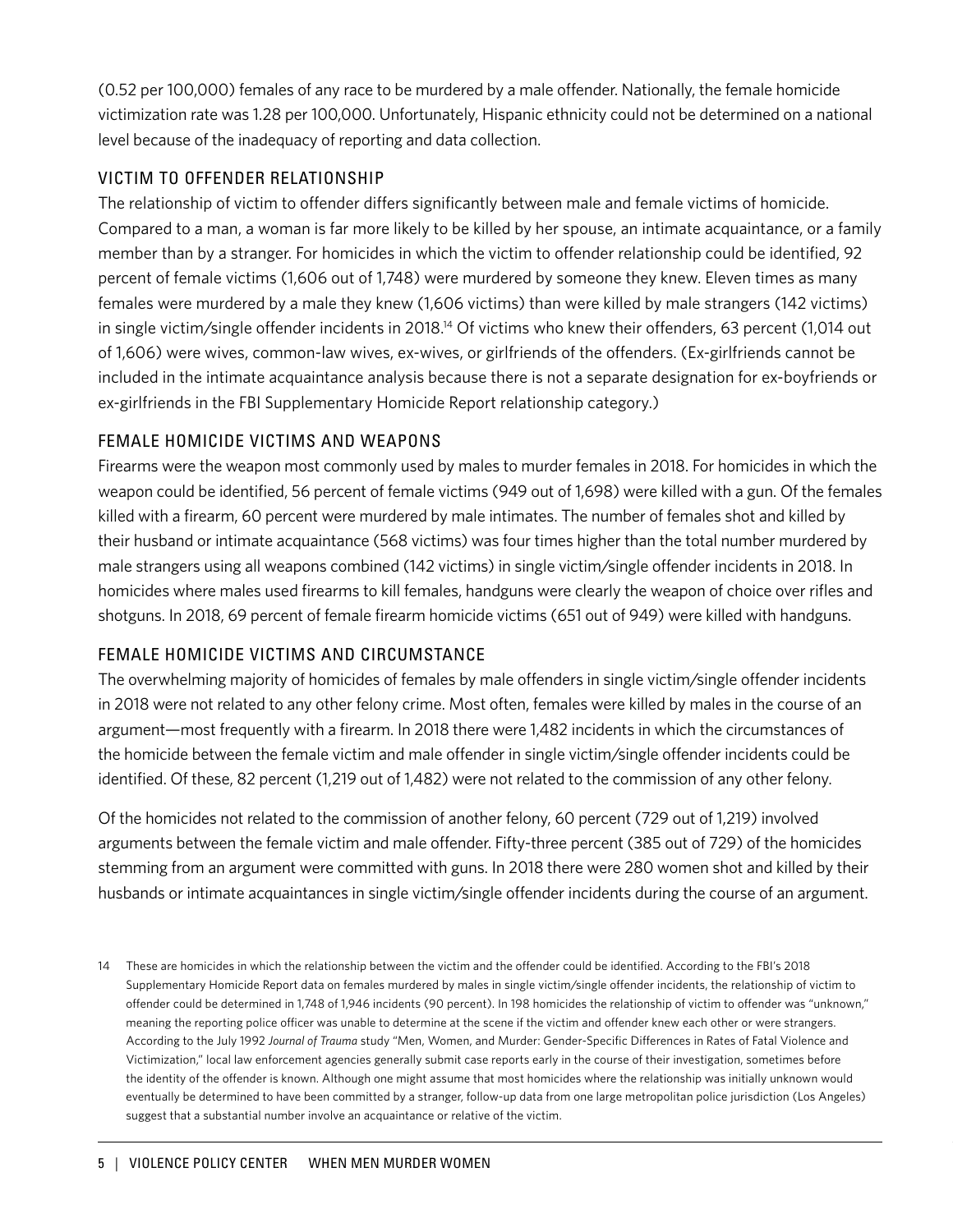## **SECTION TWO: BLACK FEMALES**

The disproportionate burden of fatal and nonfatal violence borne by Black females has almost always been overshadowed by the toll violence has taken on Black males. Research published in 2017 by the federal Centers for Disease Control and Prevention found, "Homicides occur in women of all ages and among all races/ethnicities, but young, racial/ethnic minority women are disproportionately affected." The article concluded, "The racial/ ethnic differences in female homicide underscore the importance of targeting prevention and intervention efforts to populations at disproportionately high risk. Addressing violence will require an integrated response that considers the influence of larger community and societal factors that make violence more likely to occur."15

In 2018, Black females were murdered by males at a rate nearly three times higher than white females: 2.85 per 100,000 versus 1.03 per 100,000. In 2018, Black females accounted for 14 percent of the female population in the United States, while 32 percent of the females killed by males in single victim/single offender incidents where the race of the victim was known were Black.

#### AGE OF BLACK FEMALE HOMICIDE VICTIMS

In 2018, for single female victim/single male offender homicides where the age of the victim was reported (592 homicides), eight percent of Black female victims were less than 18 years old (48 victims) and six percent were 65 years of age or older (36 victims). The average age of Black female homicide victims was 36 years old.

#### VICTIM TO OFFENDER RELATIONSHIP

Compared to a Black male, a Black female is far more likely to be killed by her spouse, an intimate acquaintance, or a family member than by a stranger. Where the relationship could be determined, 91 percent of Black females killed by males in single victim/single offender incidents knew their killers (464 out of 512). More than nine times as many Black females were murdered by a male they knew (464 victims) than were killed by male strangers (48 victims) in single victim/single offender incidents in 2018. Of Black victims who knew their offenders, 61 percent (285 out of 464) were wives, common-law wives, ex-wives, or girlfriends of the offenders. Ninety percent (547 out of 605) of the homicides of Black females were intra-racial.

#### BLACK FEMALE HOMICIDE VICTIMS AND WEAPONS

As with female homicide victims in general, firearms were the weapon most commonly used by males to murder Black females in 2018. In the 540 homicides for which the murder weapon could be identified, 64 percent of Black female victims (348 victims) were shot and killed with guns. Of these gun homicides, 70 percent involved handguns (242 victims). The number of Black females shot and killed by their husband or intimate acquaintance (162 victims) was more than three times as high as the total number murdered by male strangers using all weapons combined (48 victims) in single victim/single offender incidents in 2018.

<sup>15</sup> Emiko Petrosky et al., "Racial and Ethnic Differences in Homicides of Adult Women and the Role of Intimate Partner Violence—United States, 2003–2014," *Morbidity and Mortality Weekly Report (MMWR)*, 2017; 66: 741–746.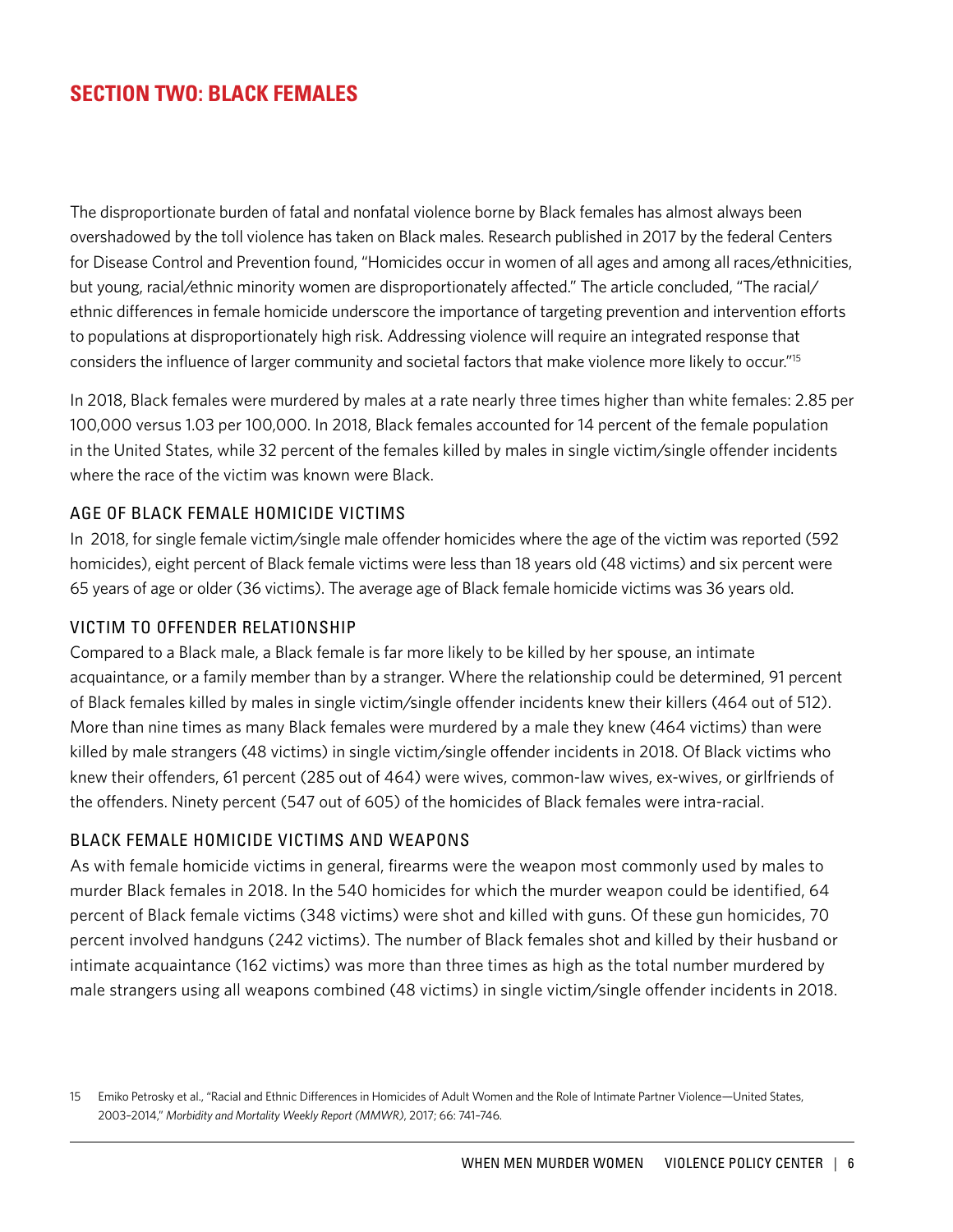#### BLACK FEMALE HOMICIDE VICTIMS AND CIRCUMSTANCE

The overwhelming majority of homicides of Black females by male offenders in single victim/single offender incidents in 2018 were not related to any other felony crime. Most often, Black females were killed by males in the course of an argument—most commonly with a firearm. In 2018, for the 438 homicides in which the circumstances between the Black female victim and male offender could be identified, 81 percent (355 out of 438) were not related to the commission of any other felony.

Two-thirds of non-felony related homicides (238 out of 355) involved arguments between the Black female victim and male offender. Sixty percent (143 victims) were shot and killed with guns during those arguments.

# **SECTION THREE: LAWS THAT HELP PROTECT WOMEN FROM ABUSERS**

In the 1990s, two major provisions were added to federal law to prevent domestic abusers from obtaining firearms.

In 1993, the late Senator Paul Wellstone (D-MN) attached an amendment to the Violent Crime Control and Law Enforcement Act to prohibit individuals who are the subject of a protective order involving domestic violence from buying or possessing firearms. The Wellstone amendment became law in 1994.<sup>16</sup>

In 1996, the late Senator Frank Lautenberg (D-NJ) sponsored a provision prohibiting individuals with misdemeanor domestic violence convictions from purchasing or possessing firearms (those with felony domestic violence convictions are already precluded from firearms possession under a general provision prohibiting firearms possession by felons).17

These laws are enforced in part by the Brady Law background checks performed on firearm transactions conducted through Federal Firearms License holders (FFLs). From November 30, 1998 to July 31, 2020, these two domestic violence prohibited categories accounted for 13 percent of rejected federal firearm transfers.<sup>18</sup>

However, not all states make the records of domestic violence protective orders and misdemeanors available to the National Instant Criminal Background Check System (NICS), the computer system used to conduct the Brady Law background checks. Moreover, the U.S. Department of Justice has identified several common impediments to thorough checks of domestic violence records: incomplete automation; incomplete records; and, the inability to distinguish domestic violence misdemeanors from other misdemeanors. Moreover, to enhance enforcement of these life-saving measures it is important for states to adopt laws that mirror the federal laws and ensure that guns are surrendered by, or removed from the possession of, abusers.

<sup>16</sup> 18 USC § 922 (g)(8).

<sup>17</sup> 18 USC § 922 (g)(9).

<sup>18</sup> *Federal Denials, Reasons Why the NICS Section Denies*, *November 30, 1998*–*July 31, 2020*, https://www.fbi.gov/file-repository/federal\_denials.pdf/view.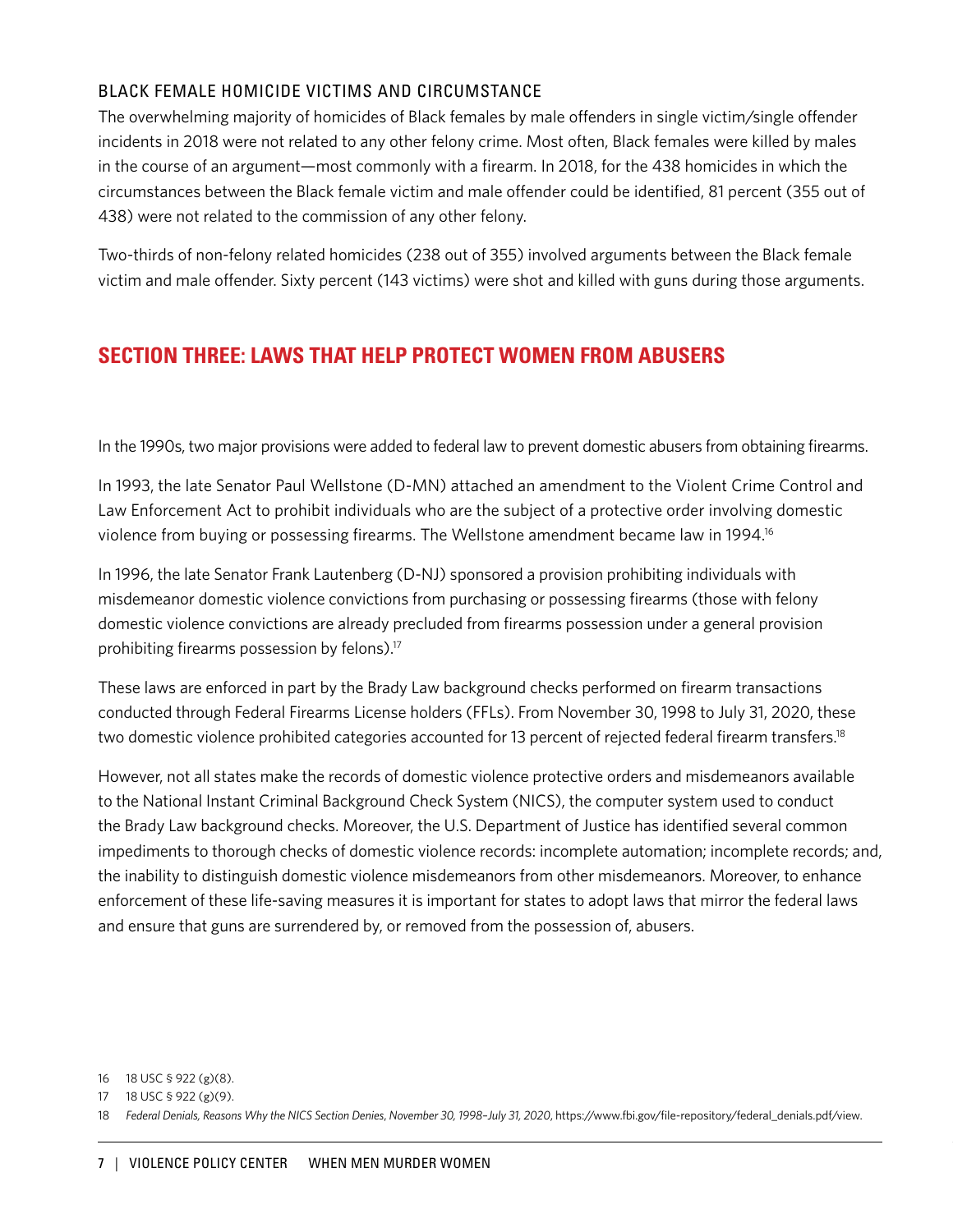## **CONCLUSION**

Many women—those in abusive relationships, those who have left such relationships, those who fear, in general, for their safety—have considered bringing a gun into their home as a measure of protection. Yet, gun ownership contains clear risks that should deeply concern women. One study that examined the risk factors of violent death for women in the home in three United States counties found that when there were one or more guns in the home, the risk of homicide increased more than three times.<sup>19</sup> The increased risk of homicide associated with firearms was attributable to homicides at the hands of a spouse, intimate acquaintance, or close relative. Furthermore, a gun in the home is a key factor in the escalation of nonfatal spousal abuse to homicide. In a study of family and intimate assaults for the city of Atlanta, firearm-associated family and intimate assaults were 12 times more likely to result in death than non-firearm associated assaults between family and intimates.<sup>20</sup>

A 2002 study from researchers at the Harvard School of Public Health found that although the United States represented only 32 percent of the female population among 25 high-income countries, it accounted for *84 percent of all female firearm homicides*. The study's lead author, Dr. David Hemenway, concluded that "the difference in female homicide victimization rates between the U.S. and these other industrialized nations is very large and is closely tied to levels of gun ownership. The relationship cannot be explained by differences in urbanization or income inequality."21

The picture that emerges each and every year from *When Men Murder Women* is that women face the greatest threat from someone they know, most often a spouse or other intimate acquaintance, who is armed with a gun. For women in America, guns are not used to save lives, but to take them.

19 James E. Bailey et al., "Risk Factors for Violent Death of Women in the Home," *Archives of Internal Medicine* 157 (April 14, 1997): 777-782.

20 Linda E. Salzman et al., "Weapon Involvement and Injury Outcomes in Family and Intimate Assaults," *JAMA* 267, no. 22 (1992): 3043-3047.

21 David Hemenway et al., "Firearm Availability and Female Homicide Victimization Rates among 25 Populous High Income Countries," *Journal of the American Medical Women's Association (JAMWA)* 57 (Spring 2002): 100-104 and Harvard School of Public Health press release, April 17, 2002.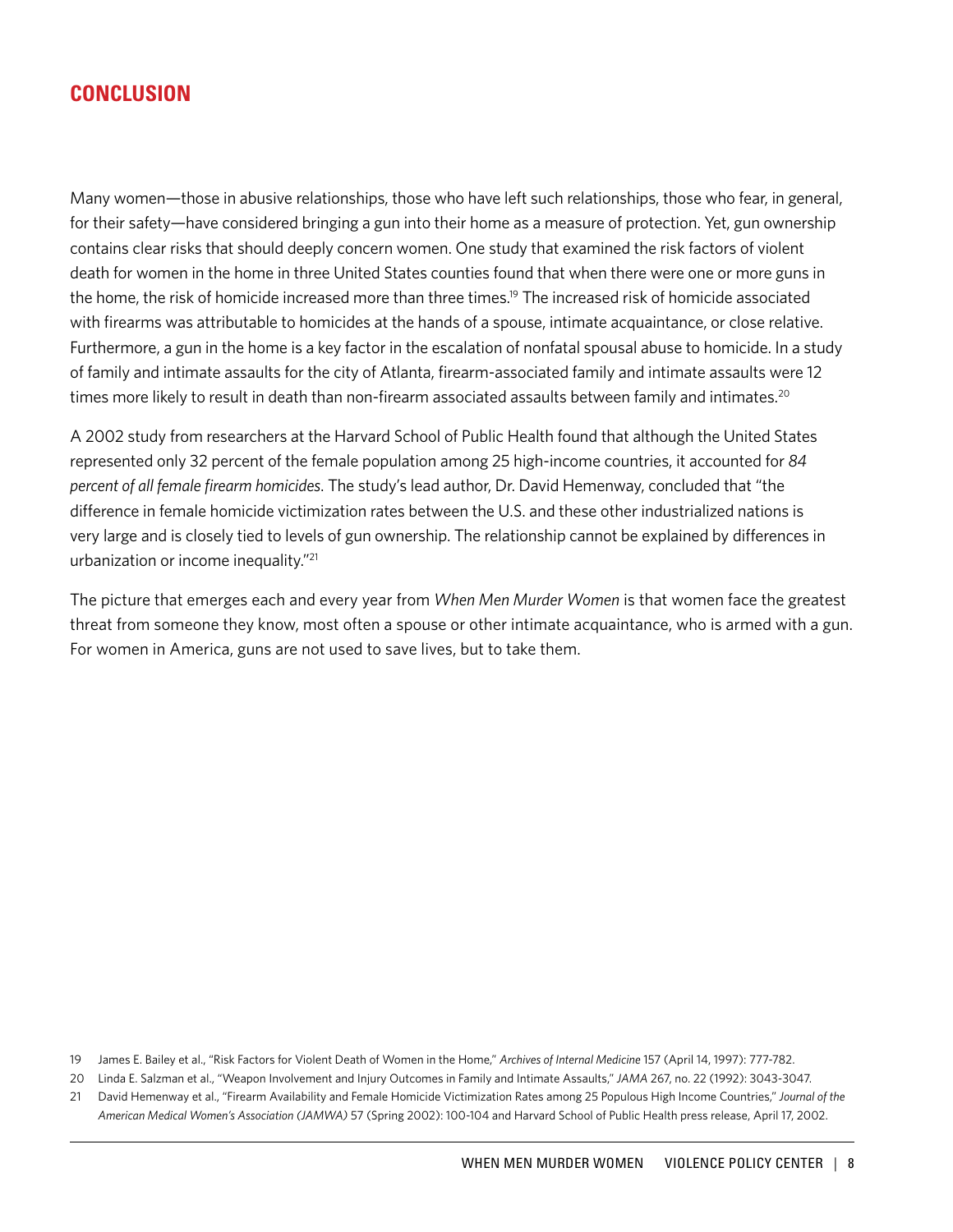# **APPENDIX ONE: NUMBER OF FEMALES MURDERED BY MALES IN SINGLE VICTIM/ SINGLE OFFENDER HOMICIDES AND RATES BY STATE, 2018**

| <b>State Ranking by Rate</b> | <b>State</b>   | <b>Number of</b><br><b>Homicide Victims</b> | <b>Homicide Rate</b><br>per 100,000 Females |
|------------------------------|----------------|---------------------------------------------|---------------------------------------------|
| <b>NA</b>                    | Alabama        | <b>NA</b>                                   | <b>NA</b>                                   |
| 1                            | Alaska         | 12                                          | 3.40                                        |
| 17                           | Arizona        | 52                                          | 1.44                                        |
| $\,6$                        | Arkansas       | 34                                          | 2.22                                        |
| 34                           | California     | 192                                         | 0.97                                        |
| 23                           | Colorado       | 38                                          | 1.34                                        |
| 32                           | Connecticut    | 19                                          | 1.04                                        |
| 19                           | Delaware       | $\overline{7}$                              | 1.40                                        |
| <b>NA</b>                    | Florida        | <b>NA</b>                                   | <b>NA</b>                                   |
| 22                           | Georgia        | 74                                          | 1.37                                        |
| 41                           | Hawaii         | 6                                           | 0.85                                        |
| 26 (tie)                     | Idaho          | 11                                          | 1.26                                        |
| 30                           | Illinois       | 70                                          | 1.08                                        |
| 20                           | Indiana        | 47                                          | 1.39                                        |
| 48                           | lowa           | 6                                           | 0.38                                        |
| 14                           | Kansas         | 24                                          | 1.64                                        |
| 15                           | Kentucky       | 37                                          | 1.63                                        |
| $\overline{5}$               | Louisiana      | 54                                          | 2.26                                        |
| 24                           | Maine          | 9                                           | 1.32                                        |
| 28                           | Maryland       | 39                                          | 1.25                                        |
| 46                           | Massachusetts  | 18                                          | 0.51                                        |
| 21                           | Michigan       | 70                                          | 1.38                                        |
| 42                           | Minnesota      | 22                                          | 0.78                                        |
| 16                           | Mississippi    | 24                                          | 1.56                                        |
| $\overline{2}$               | Missouri       | 73                                          | 2.34                                        |
| 10                           | Montana        | $\boldsymbol{9}$                            | 1.71                                        |
| 35                           | Nebraska       | 9                                           | 0.93                                        |
| $\overline{7}$               | Nevada         | 33                                          | 2.18                                        |
| 38 (tie)                     | New Hampshire  | 6                                           | 0.88                                        |
| 40                           | New Jersey     | 39                                          | 0.86                                        |
| $\overline{4}$               | New Mexico     | 24                                          | 2.27                                        |
| 44                           | New York       | 69                                          | 0.69                                        |
| 33                           | North Carolina | 55                                          | 1.03                                        |
| $\bf 8$                      | North Dakota   | 8                                           | 2.16                                        |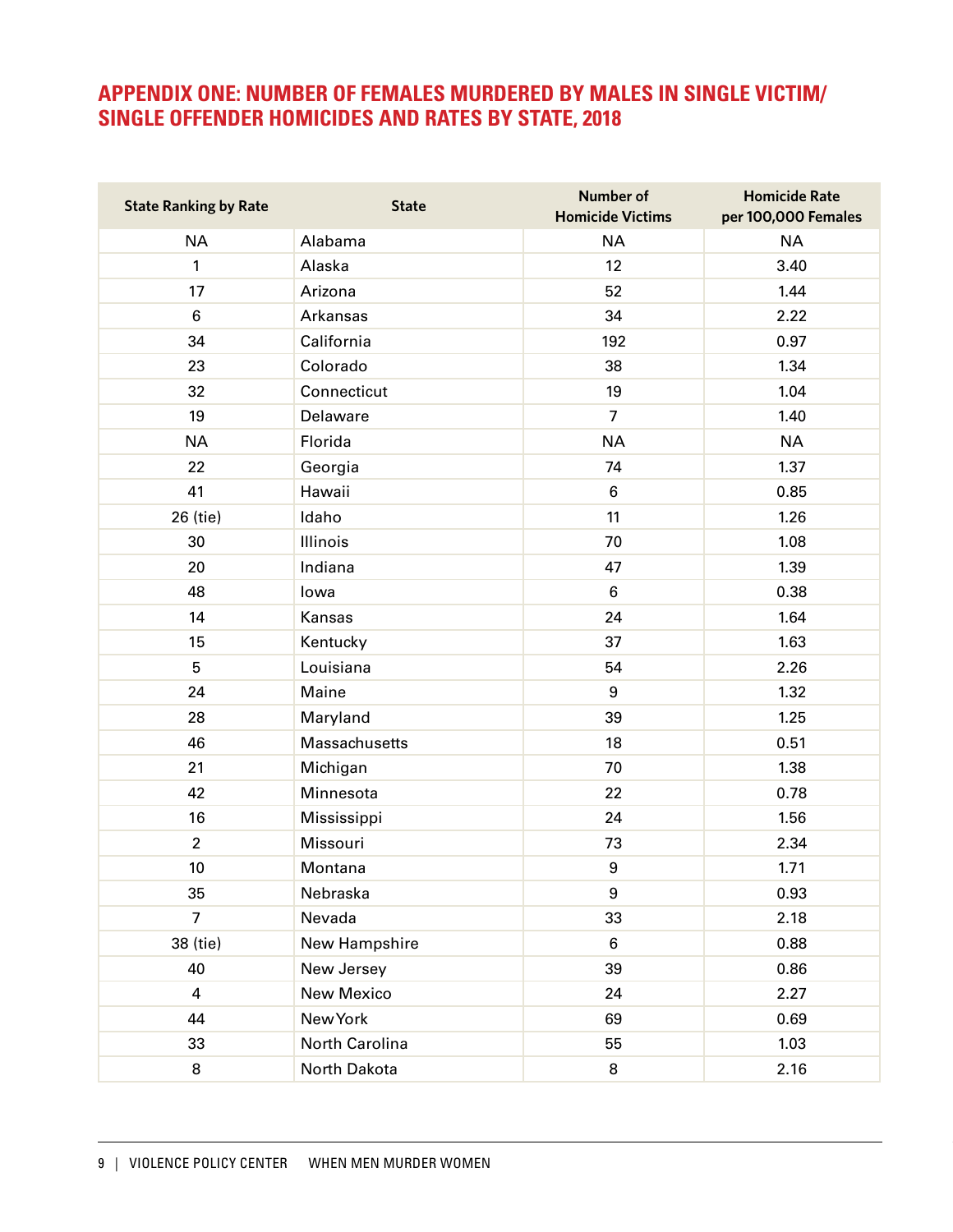| <b>State Ranking by Rate</b> | <b>State</b>      | <b>Number of</b><br><b>Homicide Victims</b> | <b>Homicide Rate</b><br>per 100,000 Females |
|------------------------------|-------------------|---------------------------------------------|---------------------------------------------|
| 29                           | Ohio              | 67                                          | 1.12                                        |
| 3                            | Oklahoma          | 46                                          | 2.31                                        |
| 25                           | Oregon            | 27                                          | 1.28                                        |
| 18                           | Pennsylvania      | 93                                          | 1.42                                        |
| 45                           | Rhode Island      | 3                                           | 0.55                                        |
| 11                           | South Carolina    | 44                                          | 1.68                                        |
| 47                           | South Dakota      | $\overline{2}$                              | 0.46                                        |
| 9                            | <b>Tennessee</b>  | 70                                          | 2.02                                        |
| 13                           | Texas             | 238                                         | 1.65                                        |
| 36 (tie)                     | Utah              | 14                                          | 0.89                                        |
| 26 (tie)                     | Vermont           | 4                                           | 1.26                                        |
| 12                           | Virginia          | 72                                          | 1.66                                        |
| 31                           | Washington        | 40                                          | 1.06                                        |
| 38 (tie)                     | West Virginia     | 8                                           | 0.88                                        |
| 36 (tie)                     | Wisconsin         | 26                                          | 0.89                                        |
| 43                           | Wyoming           | $\overline{2}$                              | 0.71                                        |
|                              | <b>U.S. Total</b> | 1,946                                       | 1.28                                        |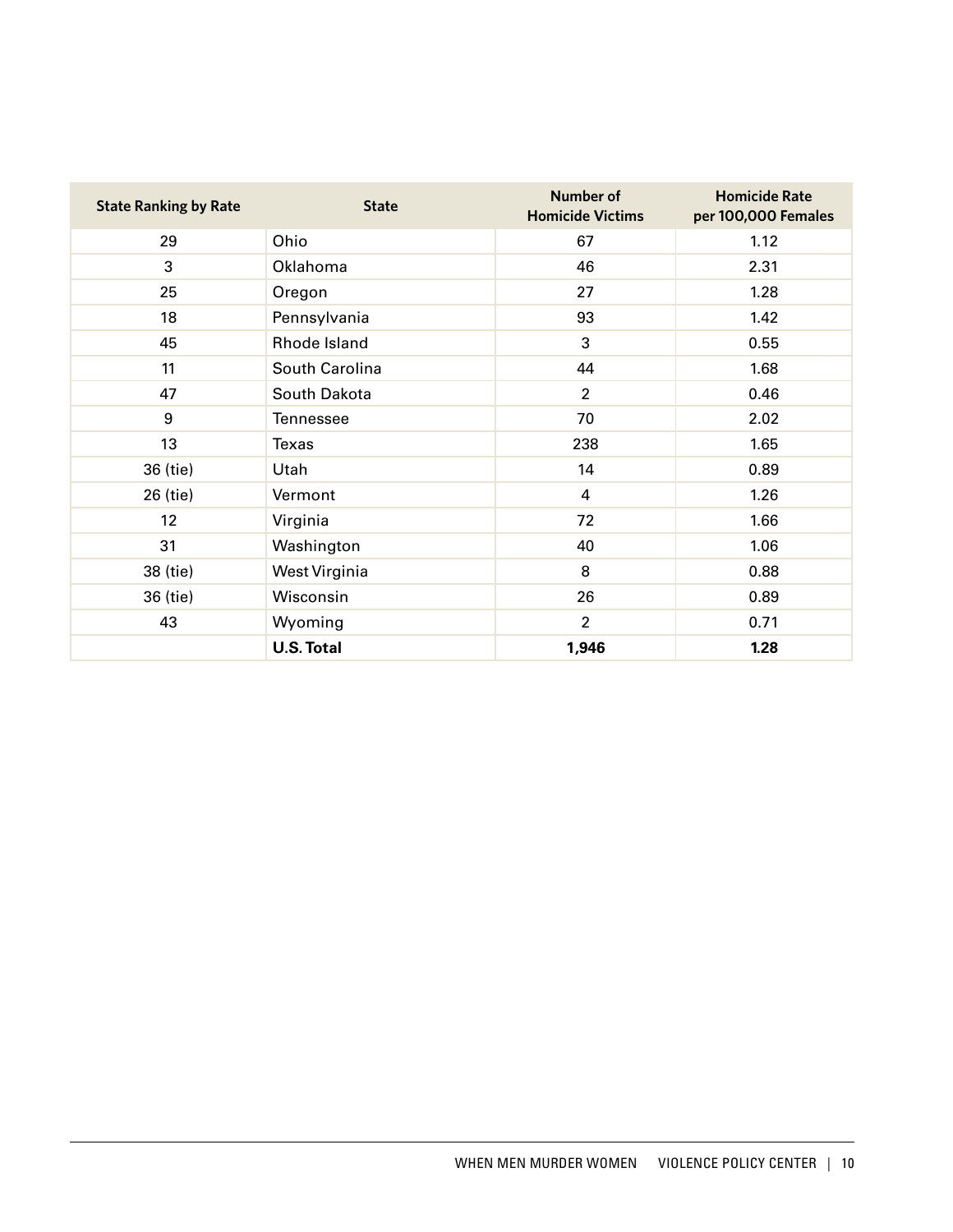# **APPENDIX TWO: ADDITIONAL INFORMATION FOR THE 10 STATES WITH THE HIGHEST RATES OF FEMALES MURDERED BY MALES**

# **ALASKA**

*12 females were murdered by males in Alaska in 2018 The homicide rate among females murdered by males in Alaska was 3.40 per 100,000 in 2018*

#### **Ranked 1st in the United States**

#### AGE

For homicides in which the age of the victim was reported (9 homicides), 1 victim (11 percent) was less than 18 years old. The average age was 34 years old.

#### RACE

Out of 12 female homicide victims, 5 were white, 3 were Asian or Pacific Islander, 2 were American Indian or Alaskan Native, and 2 were Black.

#### MOST COMMON WEAPONS

For homicides in which the weapon used could be identified, 42 percent of female victims (5 out of 12) were shot and killed with guns. Of these, 60 percent (3 victims) were killed with handguns. There were 2 females killed with knives or other cutting instruments, and 2 females killed by bodily force.

#### VICTIM/OFFENDER RELATIONSHIP

For homicides in which the victim to offender relationship could be identified, 92 percent of female victims (11 out of 12) were murdered by someone they knew. One victim was killed by a stranger. Of the victims who knew their offenders, 27 percent (3 victims) were wives, common-law wives, ex-wives, or girlfriends of the offenders. Among the female intimates who were murdered, 33 percent (1 victim) were killed with a gun; which was a handgun.

#### CIRCUMSTANCE

For homicides in which the circumstances could be identified, 90 percent (9 out of 10) were not related to the commission of any other felony. Of these, 22 percent (2 homicides) involved arguments between the victim and the offender.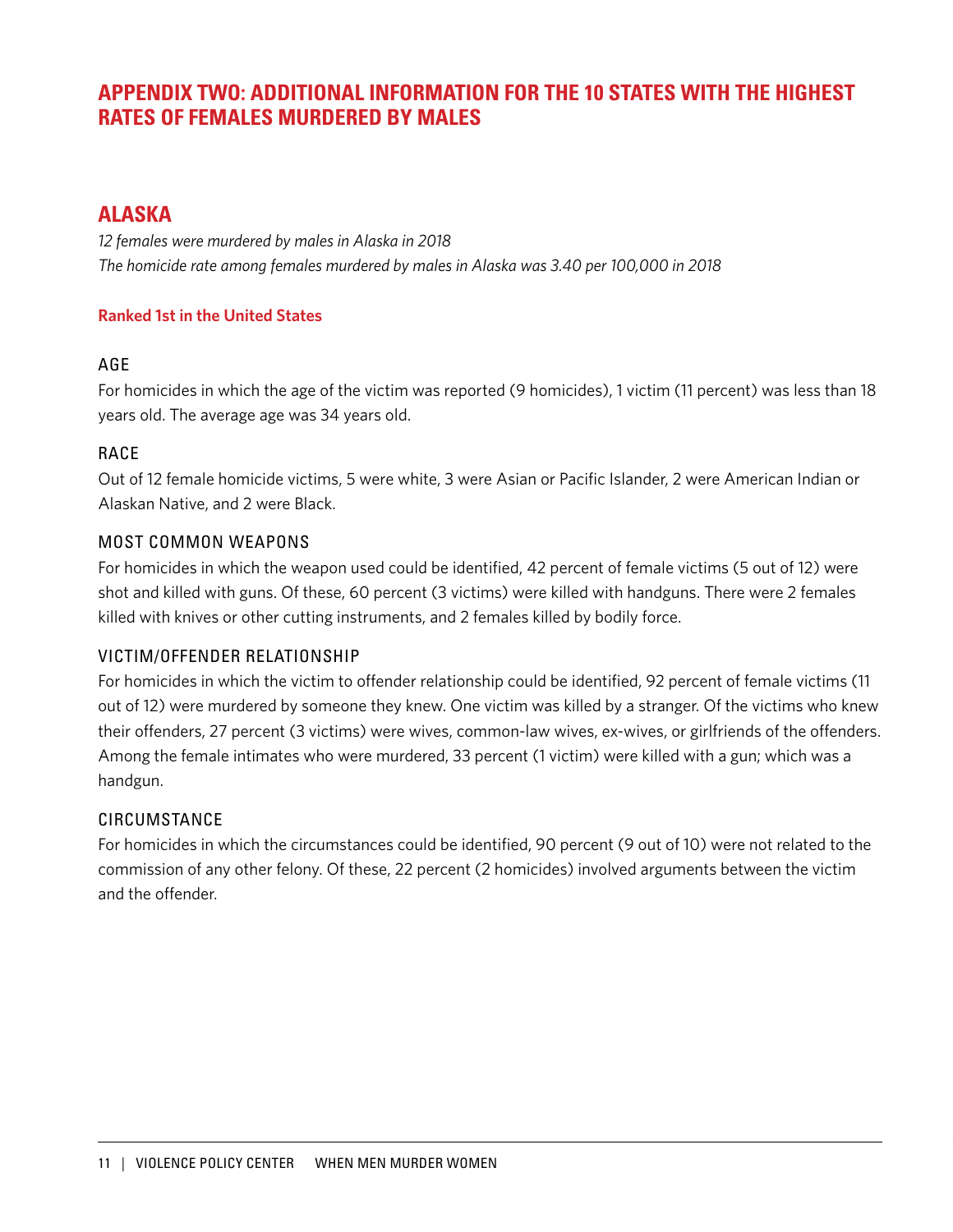## **MISSOURI**

*73 females were murdered by males in Missouri in 2018 The homicide rate among females murdered by males in Missouri was 2.34 per 100,000 in 2018*

#### **Ranked 2nd in the United States**

#### AGE

For homicides in which the age of the victim was reported (72 homicides), 4 victims (6 percent) were less than 18 years old and 8 victims (11 percent) were 65 years of age or older. The average age was 41 years old.

## RACE

Out of 73 female homicide victims, 42 were white, 30 were Black, and 1 was of unknown race.

#### MOST COMMON WEAPONS

For homicides in which the weapon used could be identified, 67 percent of female victims (44 out of 66) were shot and killed with guns. Of these, 73 percent (32 victims) were killed with handguns. There were 11 females killed with knives or other cutting instruments, 5 females killed by a blunt object, and 1 female killed by bodily force.

## VICTIM/OFFENDER RELATIONSHIP

For homicides in which the victim to offender relationship could be identified, 92 percent of female victims (54 out of 59) were murdered by someone they knew. Five female victims were killed by strangers. Of the victims who knew their offenders, 56 percent (30 victims) were wives, common-law wives, ex-wives, or girlfriends of the offenders. Among the female intimates who were murdered, 80 percent (24 victims) were killed with guns; 75 percent of these (18 victims) were shot and killed with handguns.

#### CIRCUMSTANCE

For homicides in which the circumstances could be identified, 66 percent (37 out of 56) were not related to the commission of any other felony. Of these, 81 percent (30 homicides) involved arguments between the victim and the offender.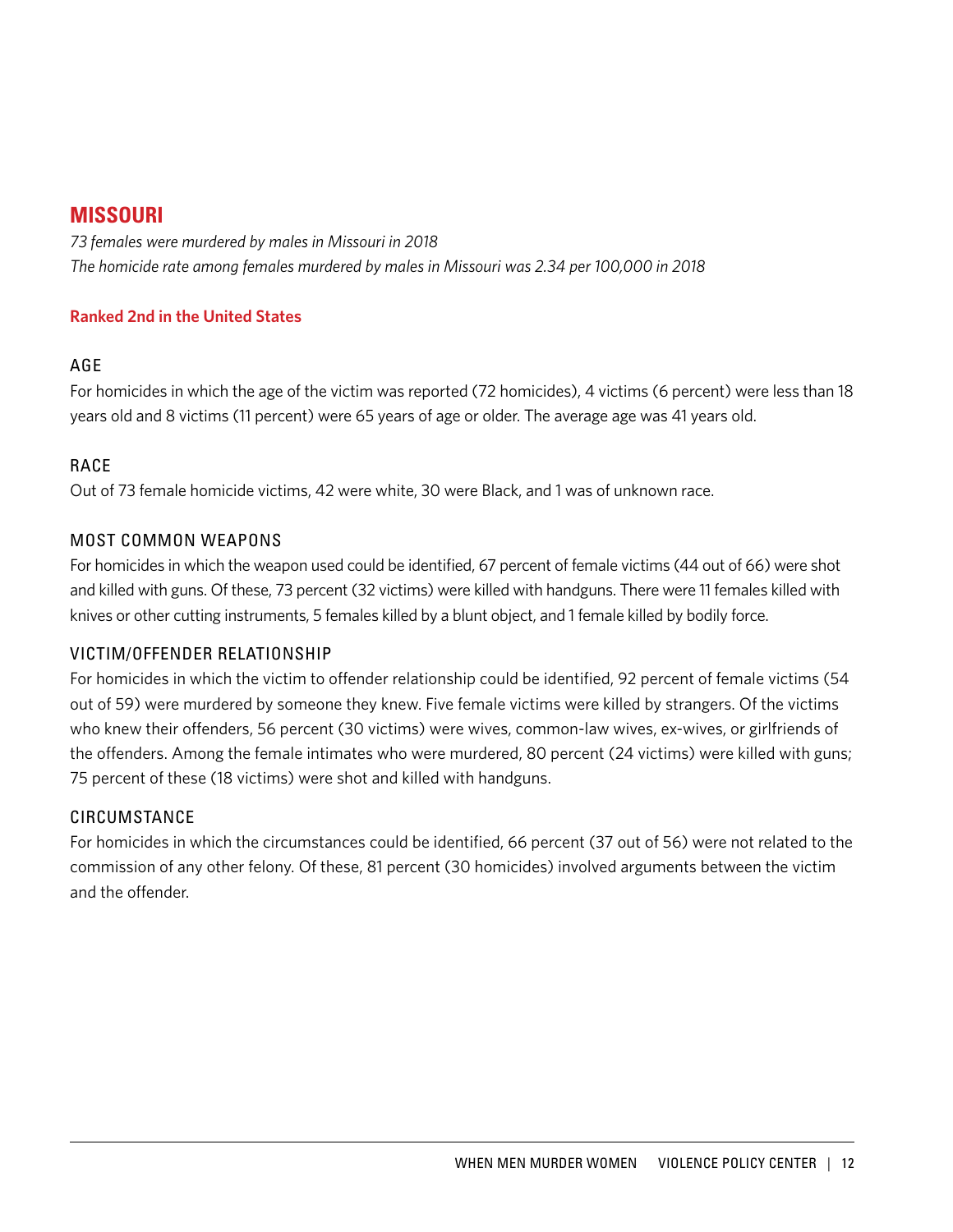## **OKLAHOMA**

*46 females were murdered by males in Oklahoma in 2018 The homicide rate among females murdered by males in Oklahoma was 2.31 per 100,000 in 2018*

#### **Ranked 3rd in the United States**

#### AGE

For homicides in which the age of the victim was reported (44 homicides), 2 victims (5 percent) were less than 18 years old and 4 victims (9 percent) were 65 years of age or older. The average age was 40 years old.

#### RACE

Out of 46 female homicide victims, 33 were white, 8 were Black, 2 were Asian or Pacific Islander, 2 were American Indian or Alaskan Native, and 1 was of unknown race.

#### MOST COMMON WEAPONS

For homicides in which the weapon used could be identified, 58 percent of female victims (23 out of 40) were shot and killed with guns. Of these, 78 percent (18 victims) were killed with handguns. There were 5 females killed with knives or other cutting instruments, 1 female killed by a blunt object, and 6 females killed by bodily force.

#### VICTIM/OFFENDER RELATIONSHIP

For homicides in which the victim to offender relationship could be identified, 97 percent of female victims (38 out of 39) were murdered by someone they knew. One female victim was killed by a stranger. Of the victims who knew their offenders, 71 percent (27 victims) were wives, common-law wives, ex-wives, or girlfriends of the offenders. Among the female intimates who were murdered, 63 percent (17 victims) were killed with guns; 71 percent of these (12 victims) were shot and killed with handguns.

#### **CIRCUMSTANCE**

For homicides in which the circumstances could be identified, 79 percent (30 out of 38) were not related to the commission of any other felony. Of these, 43 percent (13 homicides) involved arguments between the victim and the offender.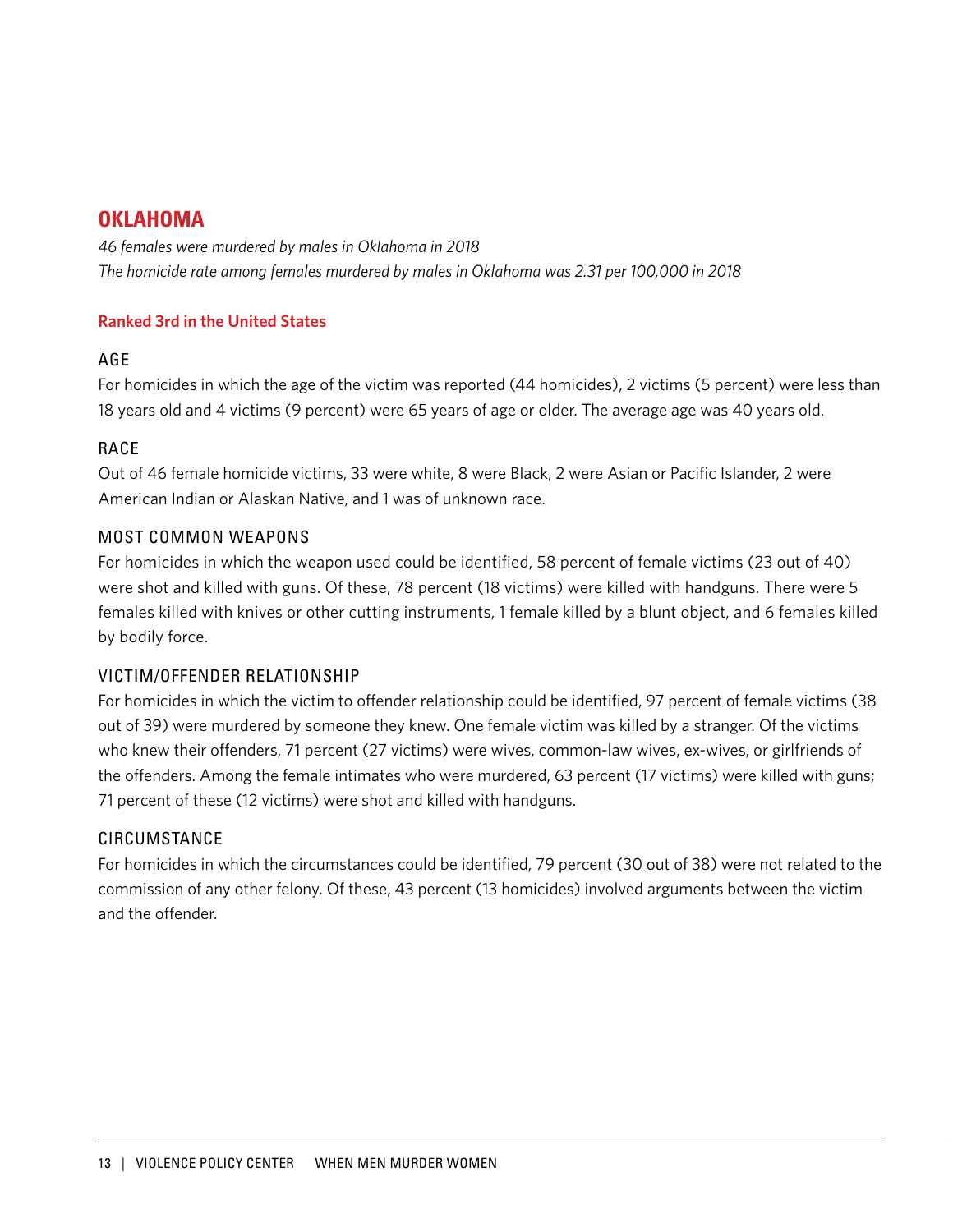# **NEW MEXICO**

*24 females were murdered by males in New Mexico in 2018 The homicide rate among females murdered by males in New Mexico was 2.27 per 100,000 in 2018*

#### **Ranked 4th in the United States**

#### AGE

For homicides in which the age of the victim was reported (23 homicides), 4 victims (17 percent) were 65 years of age or older. The average age was 45 years old.

## RACE

Out of 24 female homicide victims, 20 were white, 3 were American Indian or Alaskan Native, and 1 was of unknown race.

#### MOST COMMON WEAPONS

For homicides in which the weapon used could be identified, 74 percent of female victims (14 out of 19) were shot and killed with guns. Of these, 43 percent (6 victims) were killed with handguns. There was 1 female killed with a knife or other cutting instrument, 2 females killed by a blunt object, and 2 females killed by bodily force.

## VICTIM/OFFENDER RELATIONSHIP

For homicides in which the victim to offender relationship could be identified, 95 percent of female victims (19 out of 20) were murdered by someone they knew. One female victim was killed by a stranger. Of the victims who knew their offenders, 74 percent (14 victims) were wives, common-law wives, ex-wives, or girlfriends of the offenders. Among the female intimates who were murdered, 57 percent (8 victims) were killed with guns; 63 percent of these (5 victims) were shot and killed with handguns.

## CIRCUMSTANCE

For homicides in which the circumstances could be identified, 81 percent (17 out of 21) were not related to the commission of any other felony. Of these, 47 percent (8 homicides) involved arguments between the victim and the offender.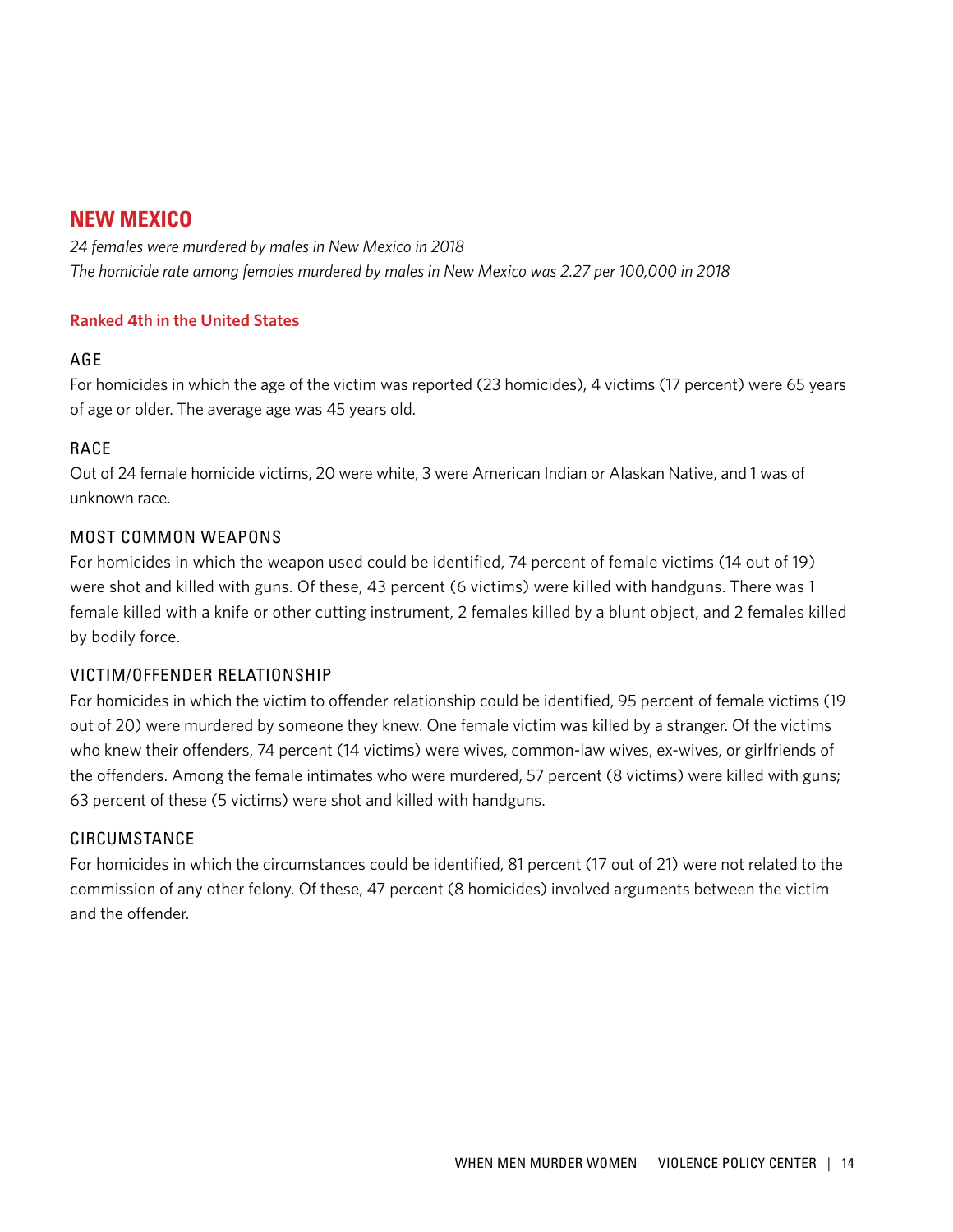## **LOUISIANA**

*54 females were murdered by males in Louisiana in 2018 The homicide rate among females murdered by males in Louisiana was 2.26 per 100,000 in 2018*

#### **Ranked 5th in the United States**

#### AGE

For homicides in which the age of the victim was reported (52 homicides), 2 victims (4 percent) were less than 18 years old, and 6 victims (12 percent) were 65 years of age or older. The average age was 38 years old.

#### RACE

Out of 54 female homicide victims, 34 were Black, 19 were white, and 1 was of unknown race.

#### MOST COMMON WEAPONS

For homicides in which the weapon used could be identified, 67 percent of female victims (34 out of 51) were shot and killed with guns. Of these, 68 percent (23 victims) were killed with handguns. There were 7 females killed with knives or other cutting instruments, 5 females killed by a blunt object, and 3 females killed by bodily force.

#### VICTIM/OFFENDER RELATIONSHIP

For homicides in which the victim to offender relationship could be identified, 100 percent of female victims (50 out of 50) were murdered by someone they knew. No female victims were killed by strangers. Of the victims who knew their offenders, 64 percent (32 victims) were wives, common-law wives, ex-wives, or girlfriends of the offenders. Among the female intimates who were murdered, 69 percent (22 victims) were killed with guns; 68 percent of these (15 victims) were shot and killed with handguns.

#### CIRCUMSTANCE

For homicides in which the circumstances could be identified, 83 percent (38 out of 46) were not related to the commission of any other felony. Of these, 61 percent (23 homicides) involved arguments between the victim and the offender.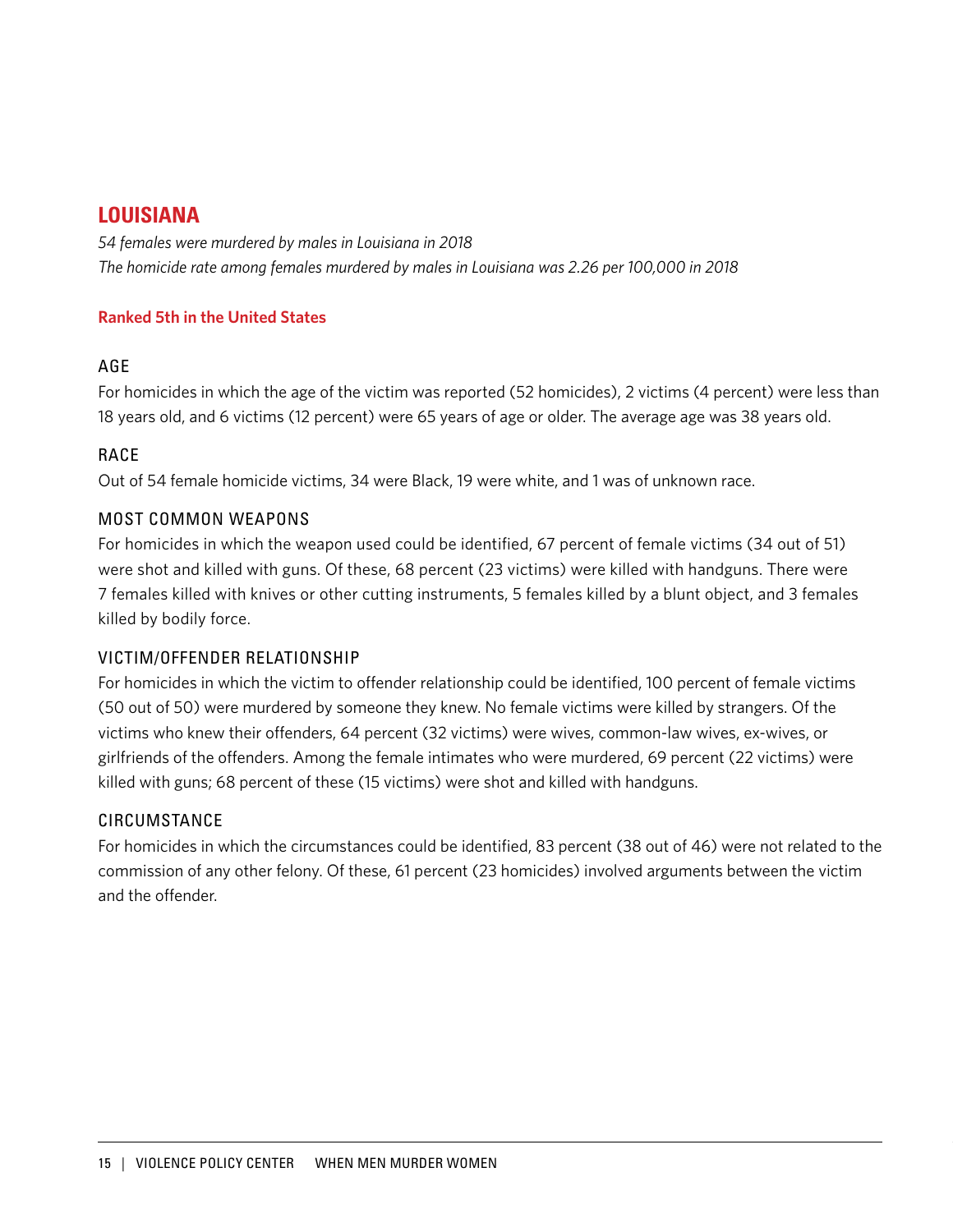## **ARKANSAS**

*34 females were murdered by males in Arkansas in 2018 The homicide rate among females murdered by males in Arkansas was 2.22 per 100,000 in 2018*

#### **Ranked 6th in the United States**

#### AGE

For homicides in which the age of the victim was reported (32 homicides), 3 victims (9 percent) were less than 18 years old. The average age was 38 years old.

## RACE

Out of 34 female homicide victims, 20 were white and 14 were Black.

#### MOST COMMON WEAPONS

For homicides in which the weapon used could be identified, 68 percent of female victims (17 out of 25) were shot and killed with guns. Of these, 53 percent (9 victims) were killed with handguns. There were 2 females killed with knives or other cutting instruments and 4 females killed by bodily force.

#### VICTIM/OFFENDER RELATIONSHIP

For homicides in which the victim to offender relationship could be identified, 96 percent of female victims (26 out of 27) were murdered by someone they knew. One female victim was killed by a stranger. Of the victims who knew their offenders, 62 percent (16 victims) were wives, common-law wives, ex-wives, or girlfriends of the offenders. Among the female intimates who were murdered, 63 percent (10 victims) were killed with guns; 50 percent of these (5 victims) were shot and killed with handguns.

#### CIRCUMSTANCE

For homicides in which the circumstances could be identified, 79 percent (19 out of 24) were not related to the commission of any other felony. Of these, 53 percent (10 homicides) involved arguments between the victim and the offender.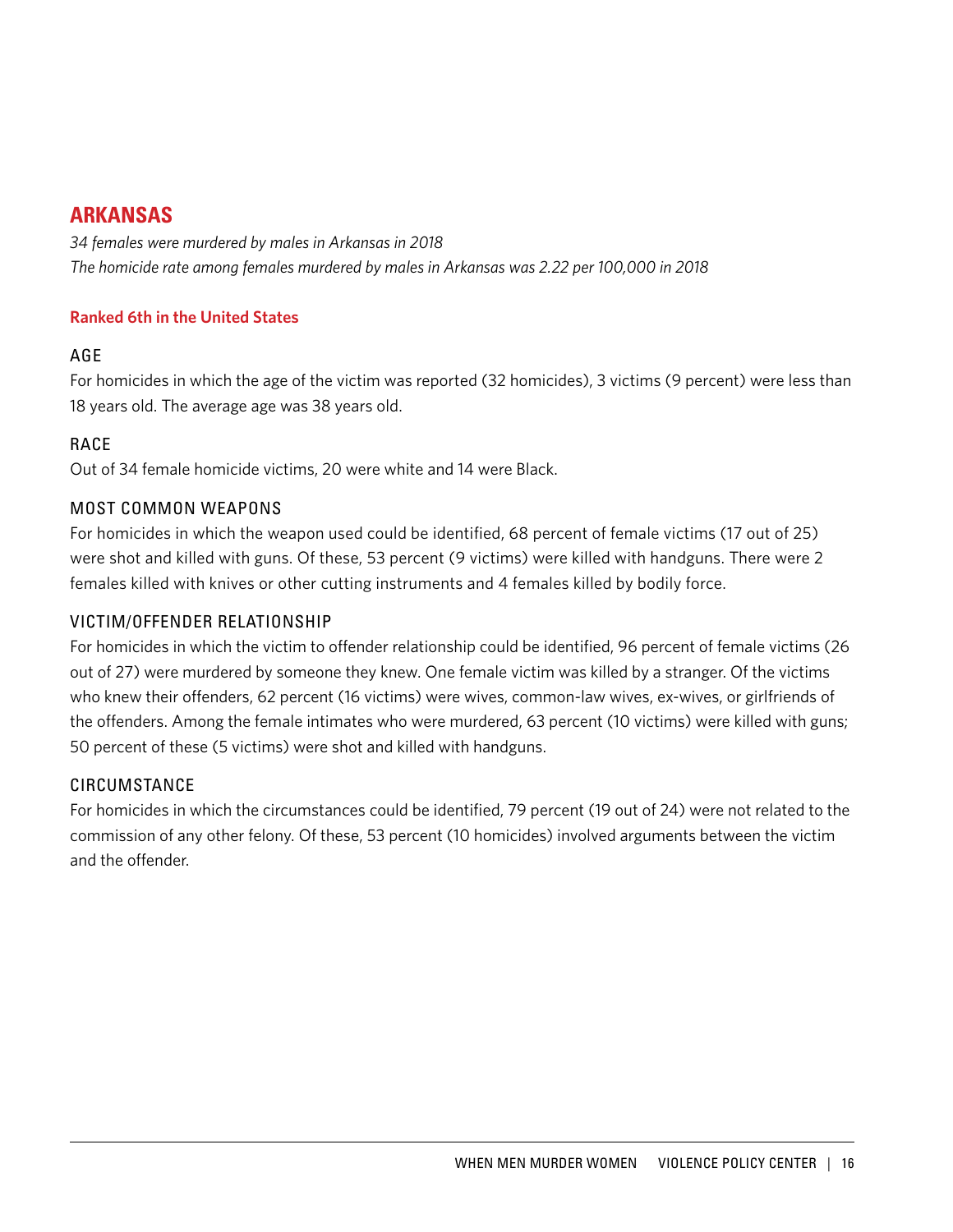## **NEVADA**

*33 females were murdered by males in Nevada in 2018 The homicide rate among females murdered by males in Nevada was 2.18 per 100,000 in 2018*

#### **Ranked 7th in the United States**

#### AGE

For homicides in which the age of the victim was reported (30 homicides), 3 victims (10 percent) were less than 18 years old and 2 victims (7 percent) were 65 years of age or older. The average age was 44 years old.

#### RACE

Out of 33 female homicide victims, 19 were white, 11 were Black, 2 were Asian or Pacific Islander, and 1 was of unknown race.

#### MOST COMMON WEAPONS

For homicides in which the weapon used could be identified, 55 percent of female victims (17 out of 31) were shot and killed with guns. Of these, 12 percent (2 victims) were killed with handguns. There were 4 females killed with knives or other cutting instruments and 10 females killed by a bodily force.

#### VICTIM/OFFENDER RELATIONSHIP

For homicides in which the victim to offender relationship could be identified, 96 percent of female victims (27 out of 28) were murdered by someone they knew. One female victim was killed by a stranger. Of the victims who knew their offenders, 63 percent (17 victims) were wives, common-law wives, ex-wives, or girlfriends of the offenders. Among the female intimates who were murdered, 65 percent (11 victims) were killed with guns; 18 percent of these (2 victims) were shot and killed with handguns.

#### CIRCUMSTANCE

For homicides in which the circumstances could be identified, 83 percent (15 out of 18) were not related to the commission of any other felony. Of these, 73 percent (11 homicides) involved arguments between the victim and the offender.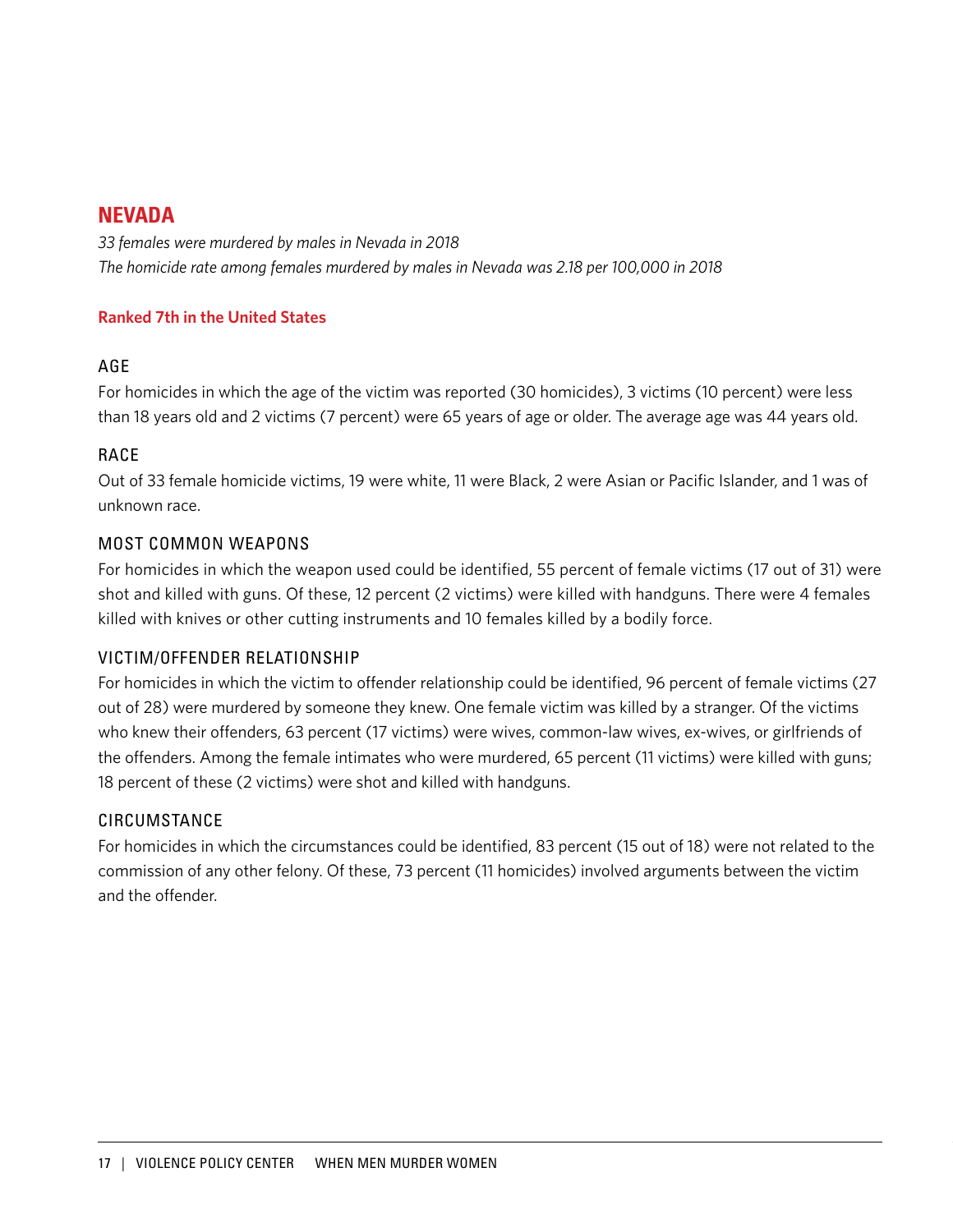# **NORTH DAKOTA**

*8 females were murdered by males in North Dakota in 2018 The homicide rate among females murdered by males in North Dakota was 2.16 per 100,000 in 2018*

#### **Ranked 8th in the United States**

#### AGE

For homicides in which the age of the victim was reported (6 homicides), 1 victim (17 percent) was 65 years of age or older. The average age was 33 years old.

## RACE

Out of 8 female homicide victims, 4 were American Indian or Alaskan Native, 3 were white, and 1 was Asian or Pacific Islander.

#### MOST COMMON WEAPONS

For homicides in which the weapon used could be identified, 75 percent of female victims (6 out of 8) were shot and killed with guns. Of these, 100 percent (6 victims) were killed with handguns. There were 2 females killed by bodily force.

## VICTIM/OFFENDER RELATIONSHIP

For homicides in which the victim to offender relationship could be identified, 100 percent of female victims (8 out of 8) were murdered by someone they knew. Of the victims who knew their offenders, 75 percent (6 victims) were wives, common-law wives, ex-wives, or girlfriends of the offenders. Among the female intimates who were murdered, 100 percent (6 victims) were killed with guns; 100 percent of these (6 victims) were shot and killed with handguns.

## CIRCUMSTANCE

For homicides in which the circumstances could be identified, 100 percent (6 out of 6) were not related to the commission of any other felony.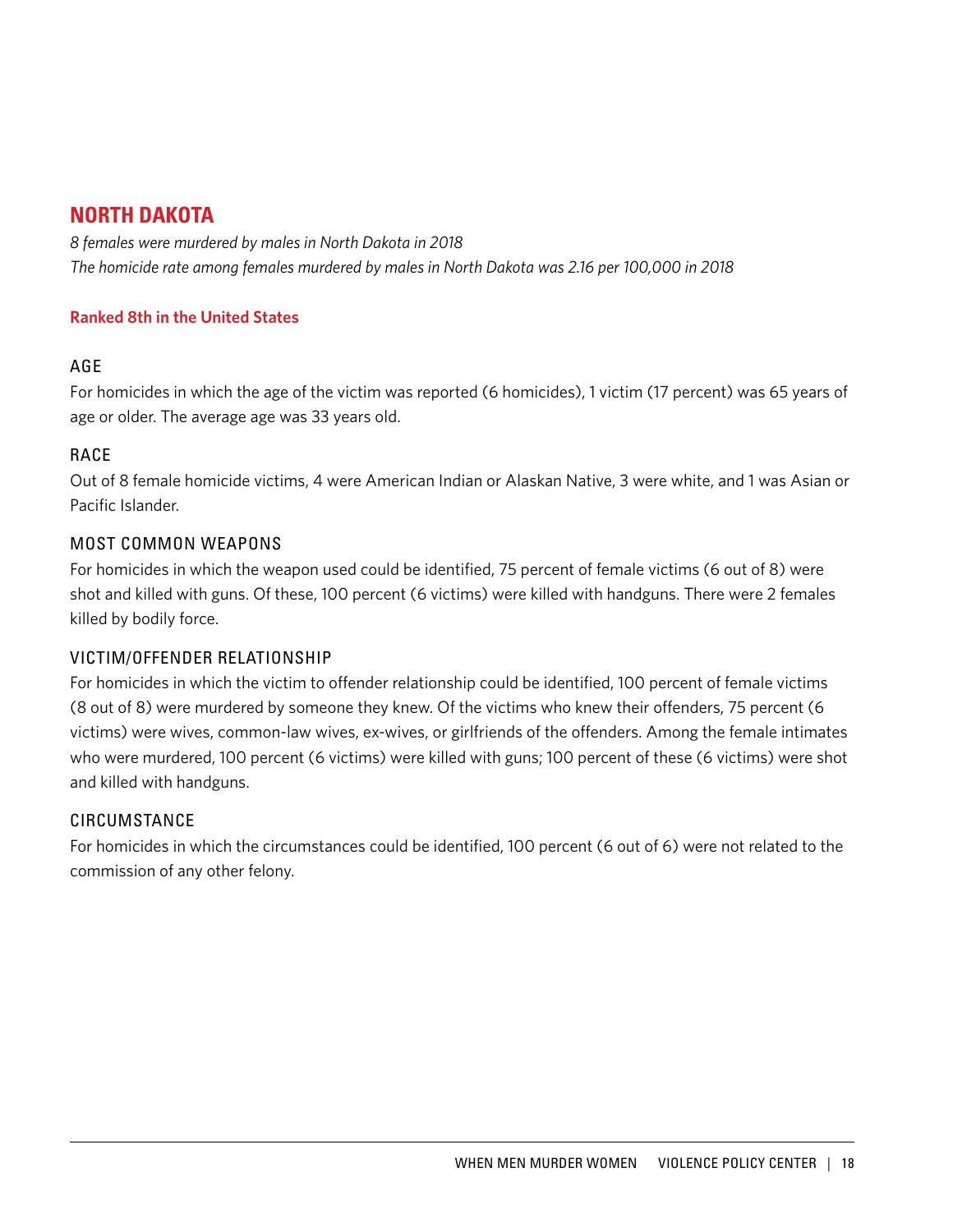## **TENNESSEE**

*70 females were murdered by males in Tennessee in 2018 The homicide rate among females murdered by males in Tennessee was 2.02 per 100,000 in 2018*

#### **Ranked 9th in the United States**

#### AGE

For homicides in which the age of the victim was reported (70 homicides), 3 victims (4 percent) were less than 18 years old and 5 victims (7 percent) were 65 years of age or older. The average age was 40 years old.

#### RACE

Out of 70 female homicide victims, 40 were white and 30 were Black.

#### MOST COMMON WEAPONS

For homicides in which the weapon used could be identified, 68 percent of female victims (42 out of 62) were shot and killed with guns. Of these, 64 percent (27 victims) were killed with handguns. There were 6 females killed with knives or other cutting instruments, 5 females killed by a blunt object, and 4 females killed by bodily force.

#### VICTIM/OFFENDER RELATIONSHIP

For homicides in which the victim to offender relationship could be identified, 86 percent of female victims (55 out of 64) were murdered by someone they knew. Nine female victims were killed by strangers. Of the victims who knew their offenders, 71 percent (39 victims) were wives, common-law wives, ex-wives, or girlfriends of the offenders. Among the female intimates who were murdered, 64 percent (25 victims) were killed with guns; 76 percent of these (19 victims) were shot and killed with handguns.

#### CIRCUMSTANCE

For homicides in which the circumstances could be identified, 87 percent (40 out of 46) were not related to the commission of any other felony. Of these, 73 percent (29 homicides) involved arguments between the victim and the offender.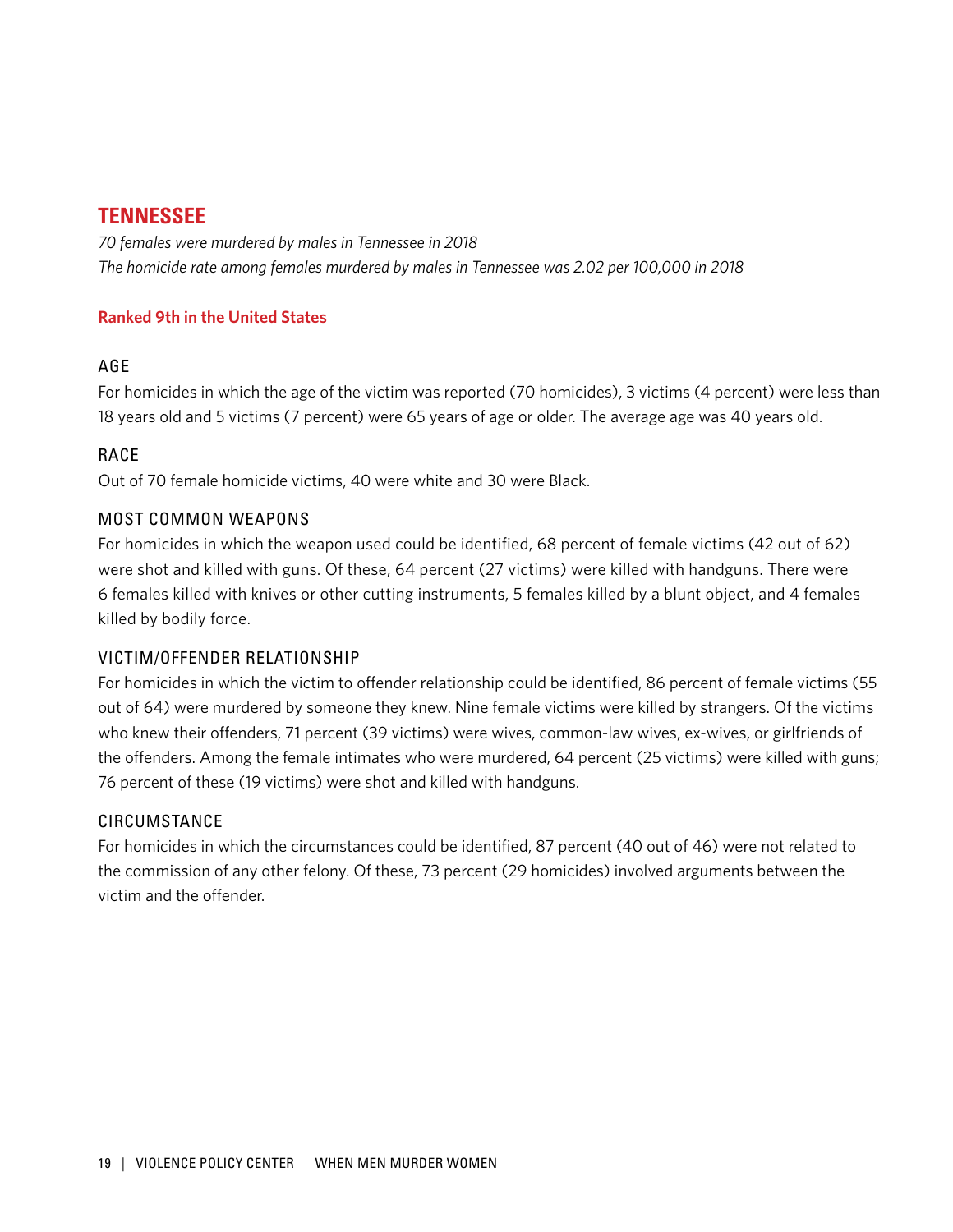## **MONTANA**

*9 females were murdered by males in Montana in 2018 The homicide rate among females murdered by males in Montana was 1.71 per 100,000 in 2018*

#### **Ranked 10th in the United States**

#### AGE

The average age was 37 years old.

## RACE

Out of 9 female homicide victims, 7 were white and 2 were American Indian or Alaskan Native.

#### MOST COMMON WEAPONS

For homicides in which the weapon used could be identified, 71 percent of female victims (5 out of 7) were shot and killed with guns. Of these, 60 percent (3 victims) were killed with handguns. There was 1 female killed by bodily force.

#### VICTIM/OFFENDER RELATIONSHIP

For homicides in which the victim to offender relationship could be identified, 88 percent of female victims (7 out of 8) were murdered by someone they knew. One female victim was killed by a stranger. Of the victims who knew their offenders, 86 percent (6 victims) were wives, common-law wives, ex-wives, or girlfriends of the offenders. Among the female intimates who were murdered, 67 percent (4 victims) were killed with guns; 50 percent of these (2 victims) were shot and killed with handguns.

## **CIRCUMSTANCE**

For homicides in which the circumstances could be identified, 86 percent (6 out of 7) were not related to the commission of any other felony. Of these, 67 percent (4 homicides) involved arguments between the victim and the offender.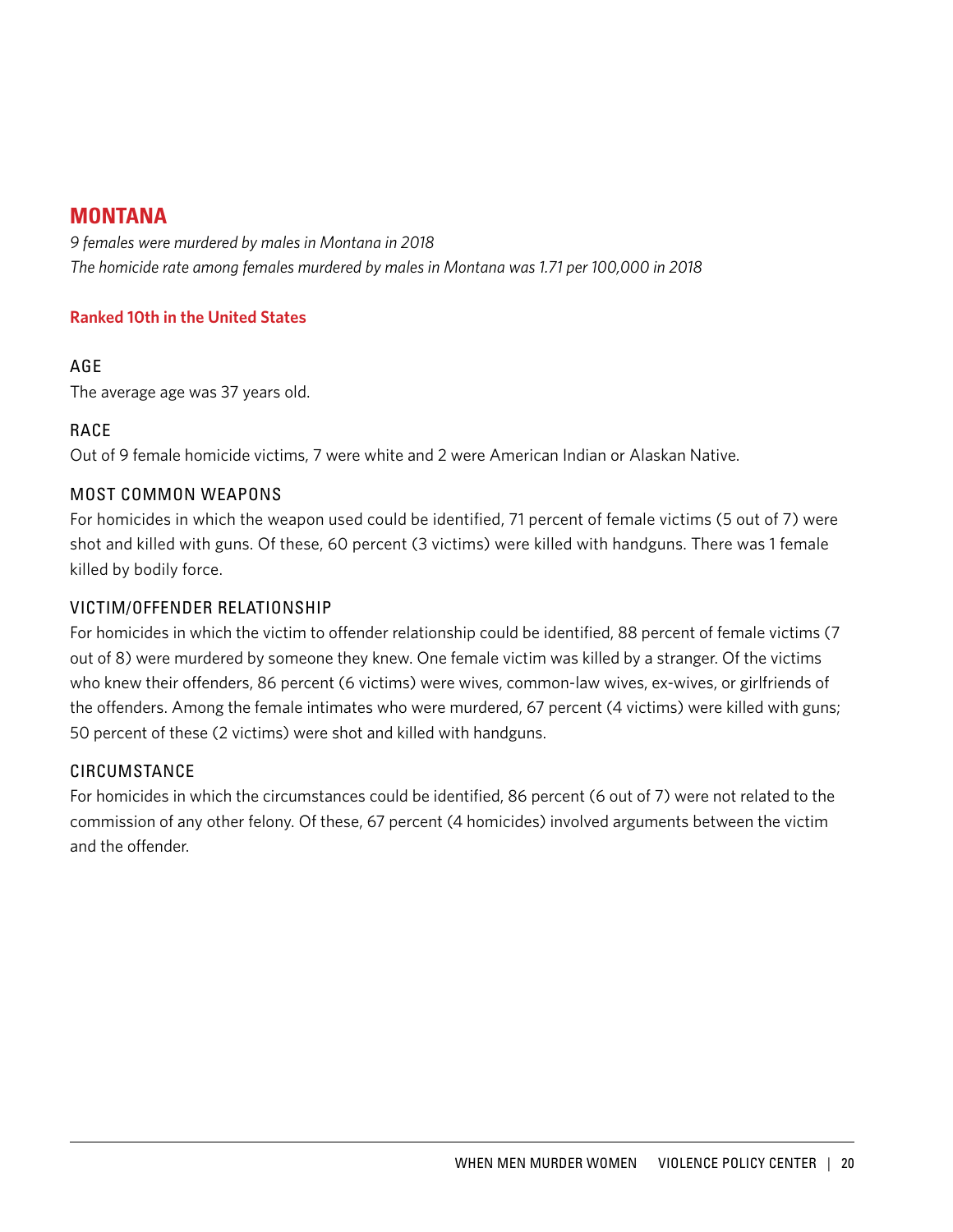# **UNITED STATES**

*1,946 females were murdered by males in the United States in 2018 The homicide rate among females murdered by males in the United States was 1.28 per 100,000 in 2018*

#### AGE

For homicides in which the age of the victim was reported (1,894 homicides), there were 101 female homicide victims (5 percent) who were less than 18 years old and 241 victims (13 percent) who were 65 years of age or older. The average age was 41 years old.

#### RACE

Out of 1,946 female homicide victims, 1,215 were white, 605 were Black, 56 were Asian or Pacific Islander, 30 were American Indian or Alaskan Native, and 40 were of unknown race.

#### MOST COMMON WEAPONS

For homicides in which the weapon used could be identified, 56 percent of female victims (949 out of 1,698) were shot and killed with guns. Of these, 69 percent (651 victims) were killed with handguns. There were 330 females killed with knives or other cutting instruments, 101 females killed by a blunt object, and 177 females killed by bodily force.

#### VICTIM/OFFENDER RELATIONSHIP

For homicides in which the victim to offender relationship could be identified, 92 percent of female victims (1,606 out of 1,748) were murdered by someone they knew. There were 142 female victims killed by strangers. Of the victims who knew their offenders, 63 percent (1,014 victims) were wives, common-law wives, ex-wives, or girlfriends of the offenders. Among the female intimates who were murdered, 62 percent (568 victims) were killed with guns; 71 percent of these (406 victims) were shot and killed with handguns.

#### CIRCUMSTANCE

For homicides in which the circumstances could be identified, 82 percent (1,219 out of 1,482) were not related to the commission of any other felony. Of these, 60 percent (729 homicides) involved arguments between the victim and the offender.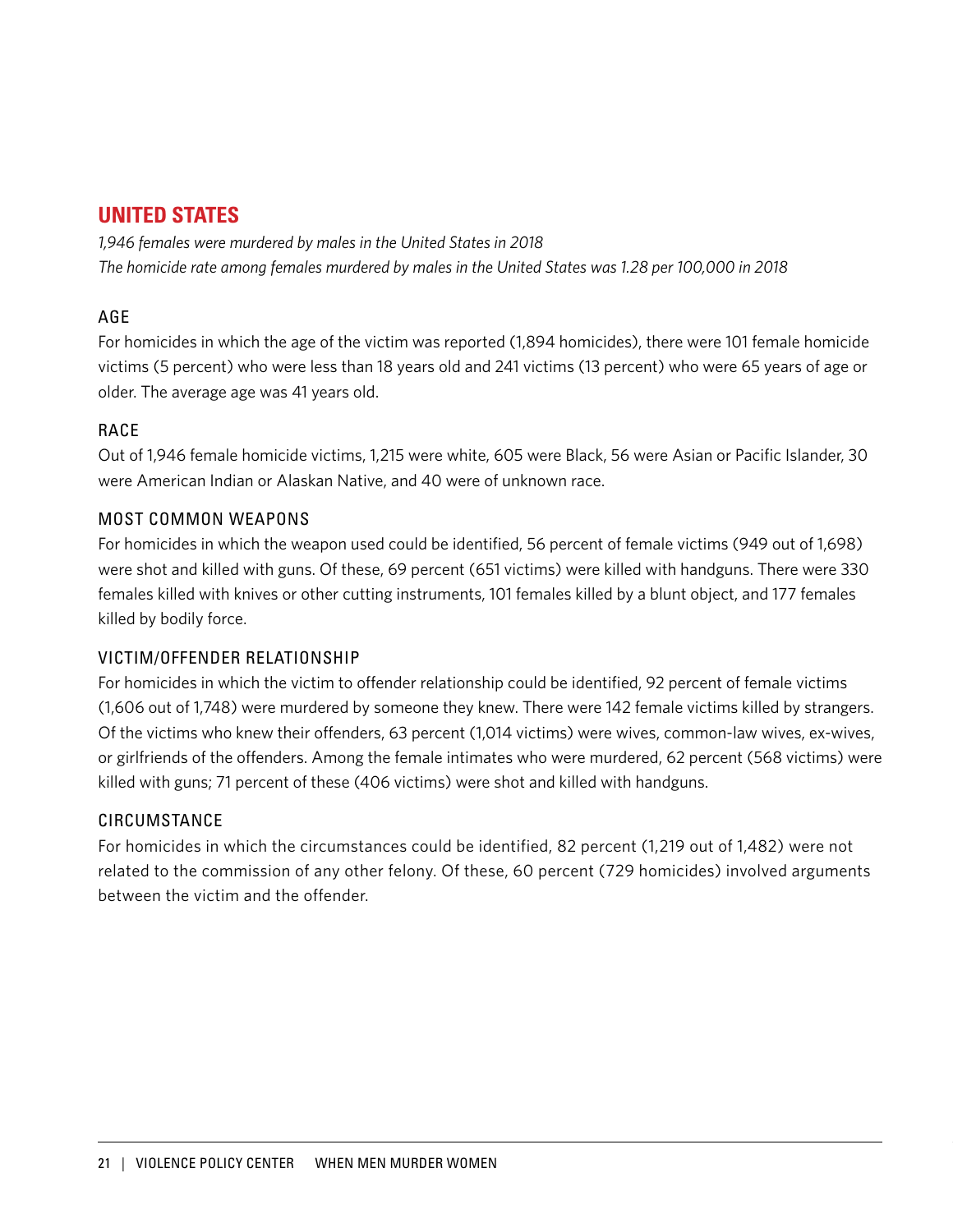# **UNDERSTANDING THE STATISTICS**

*This analysis of female homicide victims in the United States is limited to cases involving one female victim and one male offender. Supplemental data on age and race of victim, the type of weapon used, the relationship of victim to offender, and the circumstances of the murder are provided for each state as follows:*

#### RATES

Rates of females killed by males in single victim/single offender incidents by state were computed using reported incidents by state and female population estimates for 2018 from the U.S. Census Bureau.

#### RANKING

States were ranked by their female homicide victimization rates. Rates were rounded to the second decimal place.

## AGE

This section notes how many female homicide victims were less than 18 years old and how many were 65 years of age or older.

#### RACE

This section identifies the race of female victims.

#### MOST COMMON WEAPONS

For homicides in which the weapon could be identified, this section records the number of females killed by firearms, specifically handguns. It also lists the most common weapons—other than firearms—used by males to kill females.

## VICTIM/OFFENDER RELATIONSHIP

This section lists the number of females killed by known offenders and the number killed by strangers. This section also enumerates the number of victims identified as wives or intimate acquaintances (common-law wives, ex-wives, or girlfriends) of the offenders, as well as the number of these intimates shot and killed with firearms in general and handguns in particular.

#### CIRCUMSTANCE

This section indicates the number of cases in which the homicide was related to the commission of any other felony. This section also provides the number of cases that involved arguments between the victim and the offender.